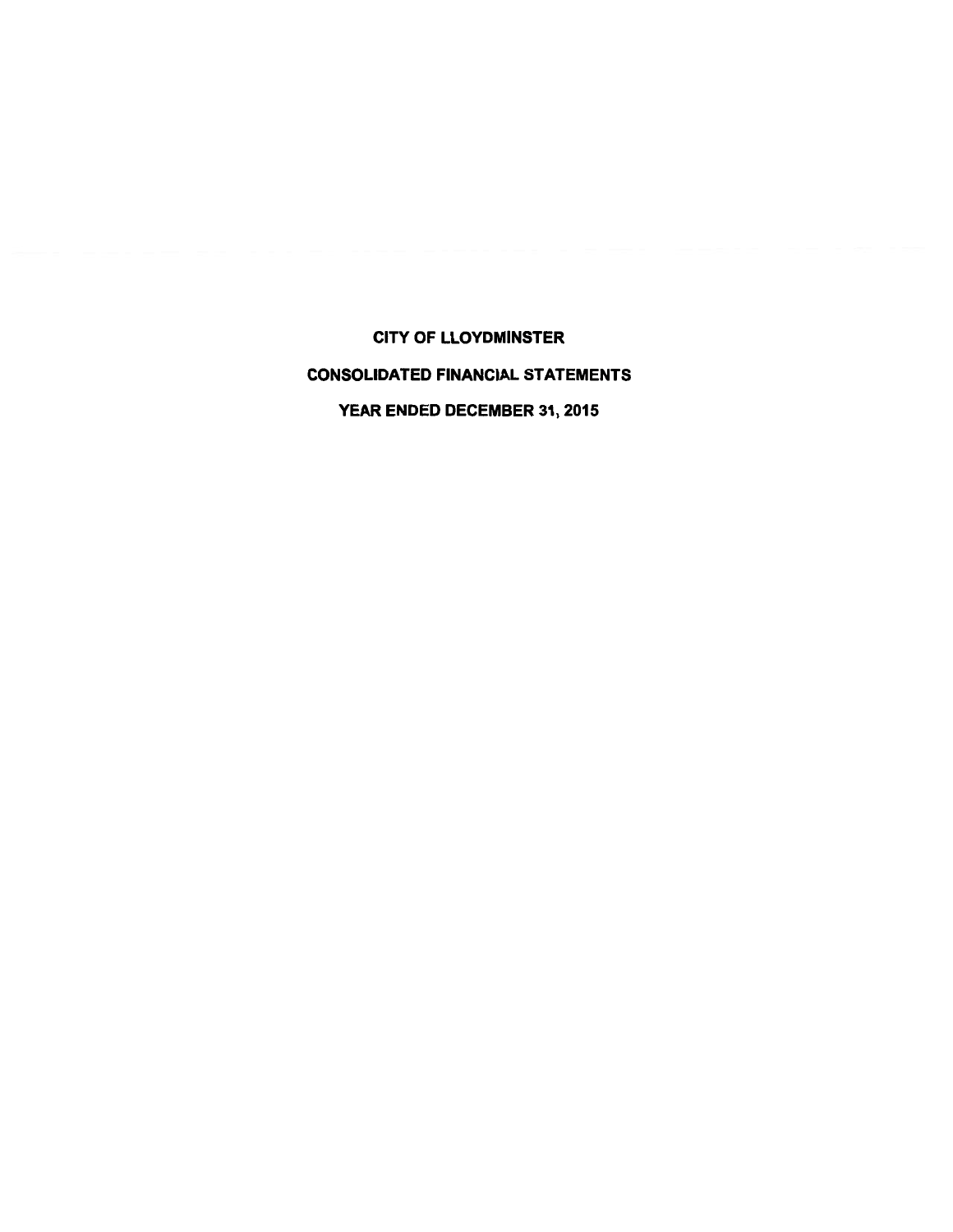### 2015

### **MAYOR**

**Rob Saunders** 

### **COUNCILLORS**

**Larry Sauer** Chris McQuid Jason Whiting Linnea Goodhand Lachlan Cummine Ken Baker

**CITY MANAGER/CAO Glenn Carroll** 

> **DEPUTY CAO Kirk Morrison**

**ACTING DIRECTOR, FINANCE** Lisa Buchan

**AUDITORS** Wilkinson Livingston Stevens LLP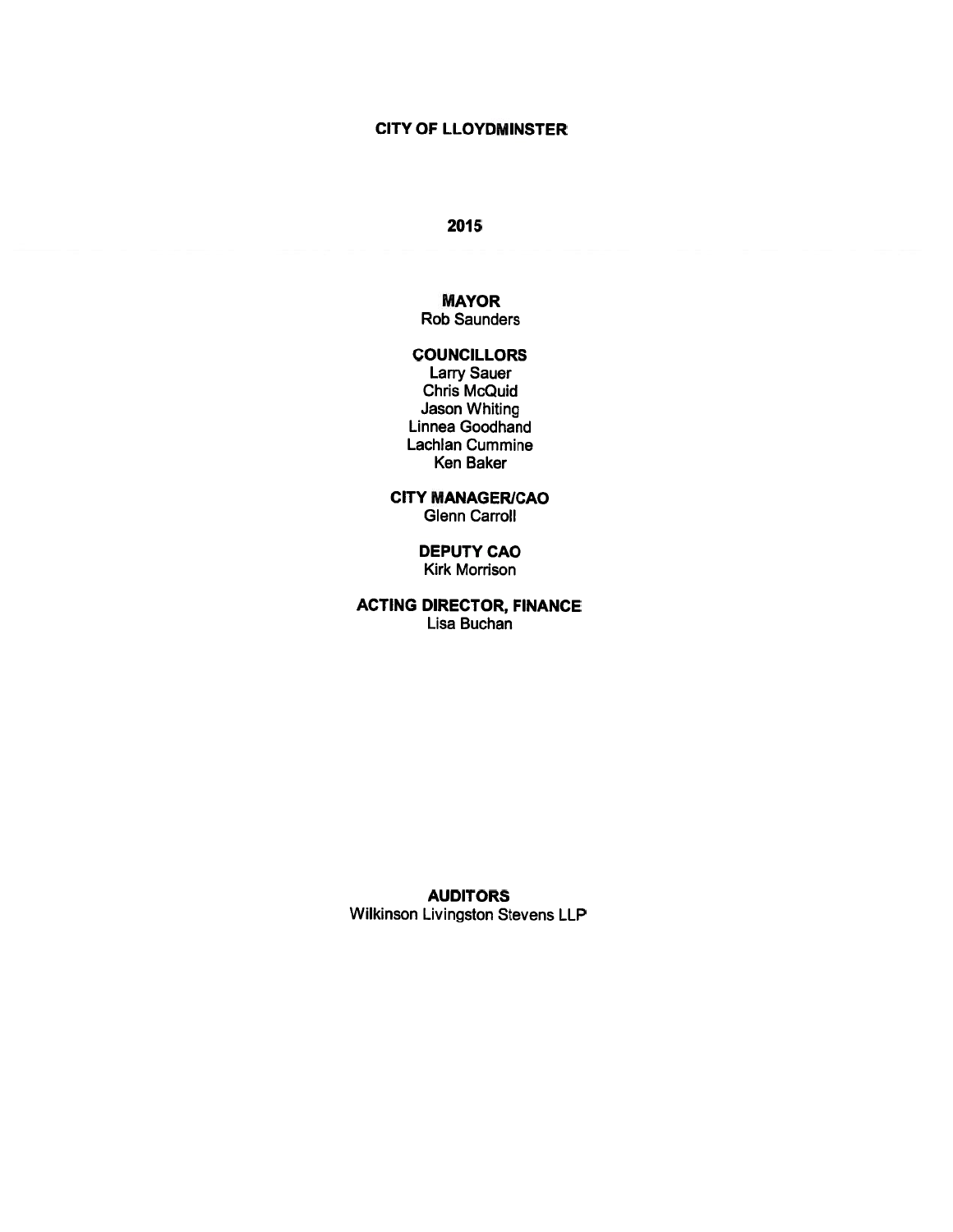### **CONSOLIDATED FINANCIAL STATEMENTS DECEMBER 31, 2015**

### **INDEX**

**PAGE** 

### Independent auditor's report  $2<sup>1</sup>$ Consolidated statement of financial position  $3<sup>1</sup>$ Consolidated statement of operations and accumulated surplus  $\overline{\mathbf{4}}$ Consolidated statement of cash flows  $5<sup>5</sup>$ Consolidated statement of remeasurement gains and losses 6 Consolidated statement of change in net financial assets (debt)  $\overline{7}$ Consolidated schedule of tangible capital assets 8 Consolidated schedule of property and other taxes  $9<sup>°</sup>$ Consolidated schedule of government transfers  $10<sub>1</sub>$ Consolidated schedule of segment disclosures  $11 - 12$ Notes to the consolidated financial statements  $13 - 25$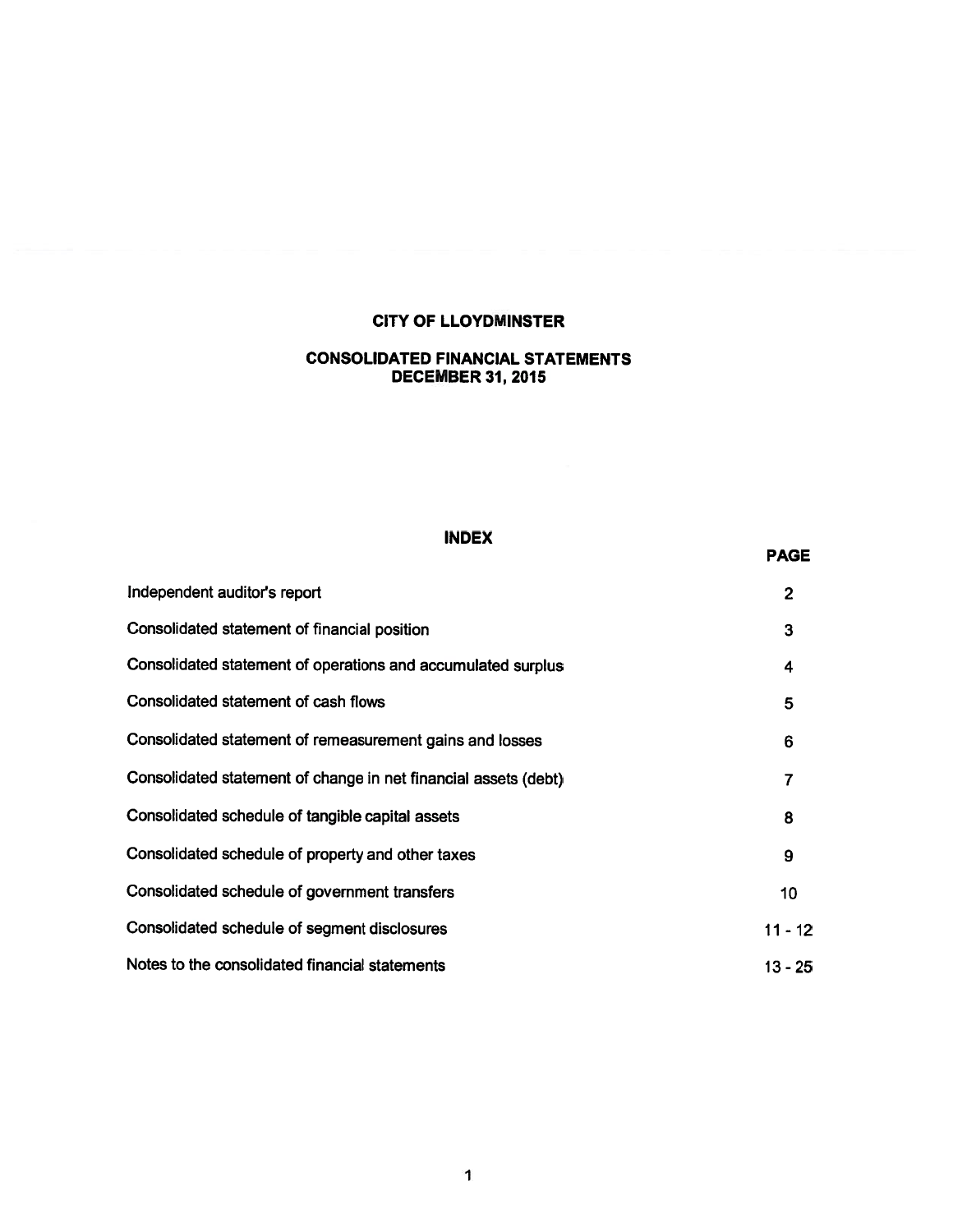

Box 10350, The Atrium Centre Lloydminster, Alberta T9V 3A5 Phone: (780) 875-9144 Fax: (780) 875-6056 Email: wlsca@wlsca.com Web: www.wisca.com

### **INDEPENDENT AUDITOR'S REPORT**

To the Mayor and Councillors of the City of Lloydminster

We have audited the accompanying financial statements of the City of Lloydminster, which comprise the consolidated statement of financial position as at December 31, 2015, and the consolidated statements of operations and accumulated surplus, remeasurement gains and losses, change in net financial assets (debt) and cash flows for the year then ended, and a summary of significant accounting policies and other explanatory information.

### Management's Responsibility for the Financial Statements

Management is responsible for the preparation and fair presentation of these financial statements in accordance with Canadian Public Sector Accounting Standards, and for such internal control as management determines is necessary to enable the preparation of financial statements that are free from material misstatement, whether due to fraud or error.

### **Auditor's Responsibility**

Our responsibility is to express an opinion on these financial statements based on our audit. We conducted our audit in accordance with Canadian generally accepted auditing standards. Those standards require that we comply with ethical requirements and plan and perform the audit to obtain reasonable assurance whether the financial statements are free of material misstatement.

An audit involves performing procedures to obtain audit evidence about amounts and disclosures in the financial statements. The procedures selected depend on the auditor's judgment, including the assessment of the risks of material misstatement of the financial statements, whether due to fraud or error. In making those risk assessments, the auditor considers internal control relevant to the entity's preparation and fair presentation of the financial statements in order to design audit procedures that are appropriate in the circumstances, but not for the purpose of expressing an opinion on the effectiveness of the entity's internal control. An audit also includes evaluating the appropriateness of accounting policies used and the reasonableness of accounting estimates made by management, as well as evaluating the overall presentation of the financial statements.

We believe that the audit evidence we have obtained is sufficient and appropriate to provide a basis for our audit opinion.

### **Opinion**

In our opinion, the consolidated financial statements present fairly, in all material respects, the financial position of the City of Lloydminster as at December 31, 2015, the results of its operations, change in its net financial assets (debt) and its cash flows for the year then ended in accordance with Canadian public sector accounting standards.

Williamson Livingston Stevens LOP

Lloydminster, Alberta April 28, 2016

**Chartered Accountants**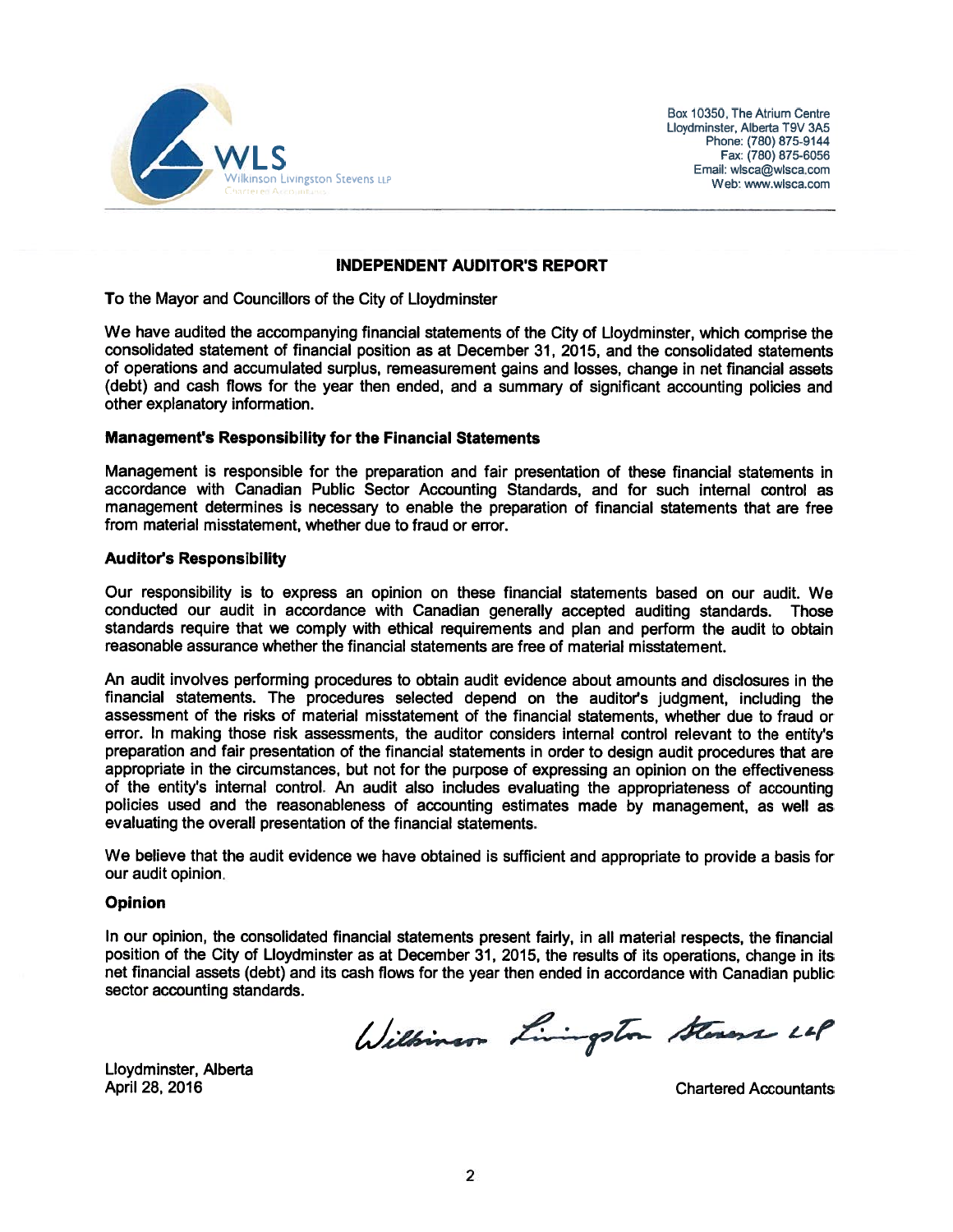### **CONSOLIDATED STATEMENT OF FINANCIAL POSITION DECEMBER 31, 2015**

|                                                                 | 2015          | 2014          |
|-----------------------------------------------------------------|---------------|---------------|
| ASSETS                                                          |               |               |
| <b>Financial Assets</b>                                         |               |               |
| Cash and temporary investments (Note 3)<br><b>Receivables</b>   | 11,535,112    | 27,263,752    |
| Taxes and grants in lieu of taxes (Note 4)                      | 1,427,227     | 969,823       |
| Trade and other receivables (Note 4)                            | 5,359,365     | 5,521,563     |
| Land and inventories for resale (Note 5)                        | 20,394,040    | 18,768,146    |
| Investments (Note 6)                                            | 9,910,017     | 43,483        |
|                                                                 | 48,625,761    | 52,566,767    |
| <b>Financial Liabilities</b>                                    |               |               |
| Accounts payable and accrued liabilities                        | 7,571,546     | 10,206,872    |
| <b>Deposit liabilities</b>                                      | 776,595       | 1,328,805     |
| Deferred revenue (Note 7)                                       | 1,608,097     | 2,414,206     |
| Employee benefit obligations (Note 8)                           | 1,876,653     | 1,677,450     |
| Provision for landfill closure and post-closure costs (Note 10) | 866,359       | 661,359       |
| Long-term debt (Note 11)                                        | 33,988,254    | 31,189,845    |
| Obligations under capital lease (Note 12)                       | 104,836       | 133,762       |
|                                                                 | 46,792,340    | 47,612,299    |
| <b>Net Financial Assets (Debt)</b>                              | 1,833,421     | 4,954,468     |
| <b>Non-Financial Assets</b>                                     |               |               |
| Inventory for consumption                                       | 695,654       | 431,959       |
| Prepaid expenses                                                | 585,980       | 498,299       |
| Tangible capital assets (Schedule 1)                            | 463,510,993   | 439,946,736   |
|                                                                 | 464,792,627   | 440,876,994   |
| <b>Accumulated Surplus</b>                                      | \$466,626,048 | \$445,831,462 |
| Represented by:                                                 |               |               |
| Surplus (Note 14)                                               | 449,495,440   | 437,325,869   |
| Internal reserve funds (Note 15)                                | 14,863,548    | 8,343,751     |
| Restricted reserve funds (Note 16)                              | 2,477,060     | 161.842       |
| Accumulated surplus from operations (Page 4)                    | 466,836,048   | 445,831,462   |
| Accumulated remeasurement gains (losses) (Page 6)               | (210,000)     |               |
|                                                                 | \$466,626,048 | \$445,831,462 |

### **Commitments (Note 17 & 18)**

**Approved On Behalf Of Council** 

councillor Lany Sauce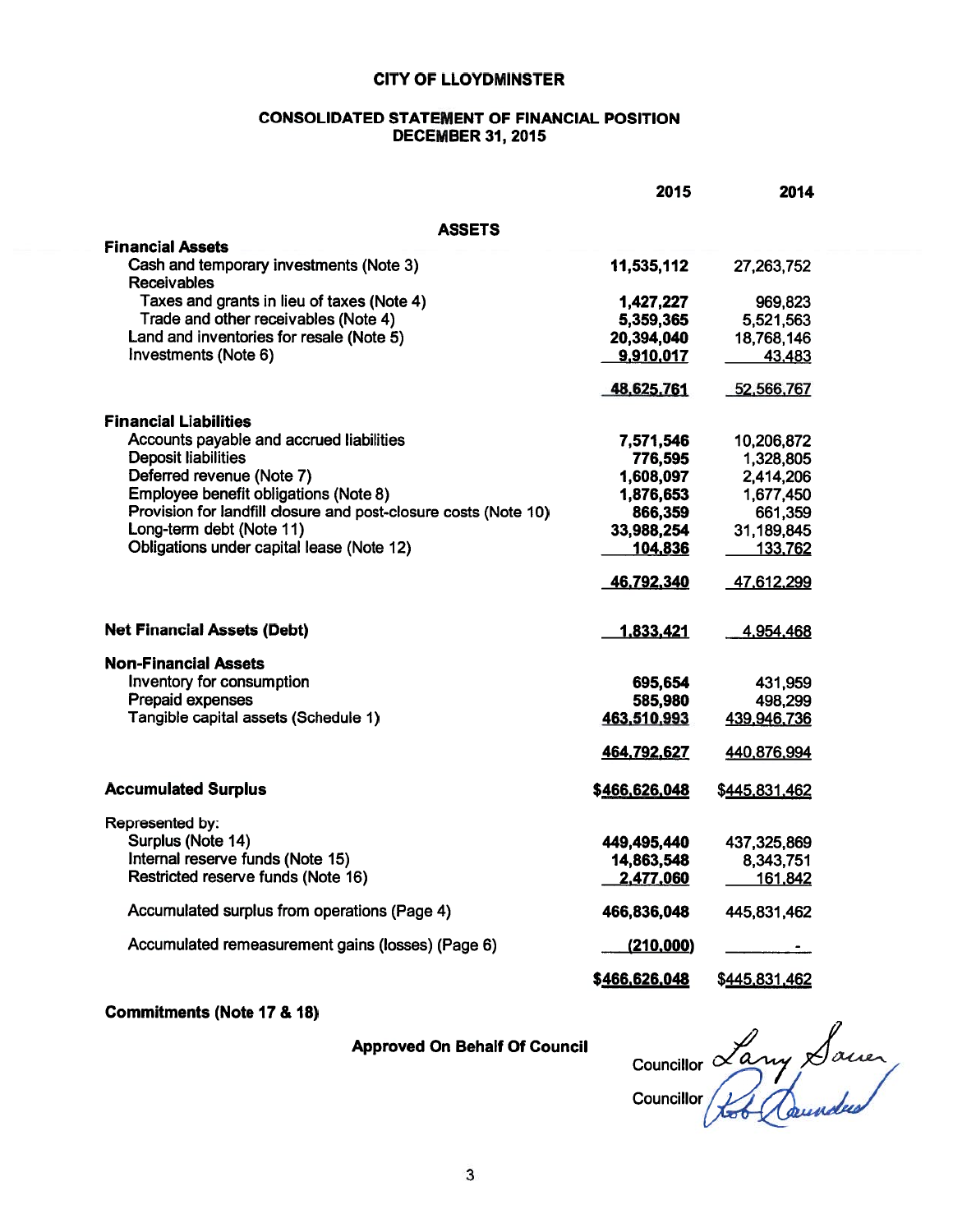### **CONSOLIDATED STATEMENT OF OPERATIONS AND ACCUMULATED SURPLUS** YEAR ENDED DECEMBER 31, 2015

|                                                         | <b>Budget</b><br>(Unaudited) | 2015          | 2014          |
|---------------------------------------------------------|------------------------------|---------------|---------------|
| <b>Revenue</b>                                          |                              |               |               |
| Net municipal taxes (Schedule 2)                        | 27, 168, 275                 | 27,072,987    | 23,975,122    |
| User fees and sales of goods                            | 54,846,707                   | 37,861,186    | 59,617,156    |
| Government transfers (Schedule 3)                       | 8,323,449                    | 13,414,114    | 11,558,141    |
| Investment income                                       | 108,260                      | 367,055       | 251,089       |
| Penalties and costs of taxes                            | 2,029,000                    | 2,177,110     | 2,404,683     |
| Development levies                                      |                              | 1,218,119     | 1,529,010     |
| Licenses and permits                                    | 6,172,244                    | 6,060,045     | 6,238,647     |
| Third party developer capital contributions-in-kind     |                              | 11,825,431    | 8,401,167     |
| Gain (loss) on disposal of tangible capital assets      |                              | 120,813       | 30,730        |
| <b>Donations</b>                                        | 116,000                      | 184,744       | 128,850       |
| Other                                                   | 19,750                       | 208,628       | 25,631        |
|                                                         | 98,783,685                   | 100,510,232   | 114,160,226   |
| <b>Expenditures</b>                                     |                              |               |               |
| Legislative                                             | 647,781                      | 594,322       | 561,817       |
| Administration                                          | 7,396,563                    | 6,372,933     | 4,505,734     |
| <b>Bylaws enforcement</b>                               | 11,939,699                   | 11,867,830    | 9,808,750     |
| Roads, streets, walks, lighting                         | 14,567,287                   | 13,347,622    | 13,858,129    |
| Water supply and distribution                           | 10,379,464                   | 10,376,531    | 10,848,502    |
| Wastewater treatment and disposal                       | 3,971,414                    | 3,479,303     | 2,703,923     |
| Waste management                                        | 3,888,808                    | 3,781,178     | 3,326,103     |
| Family and community support                            | 4,912,449                    | 5,460,202     | 4,416,294     |
| Land use planning, zoning and development               | 2,594,626                    | 2,159,769     | 2,193,735     |
| Subdivision land development                            | 5,394,900                    | 2,711,957     | 7,216,767     |
| Parks and recreation                                    | 16,963,518                   | 16,457,373    | 15,466,898    |
| Culture                                                 | 2,951,727                    | 2,896,626     | 2,655,041     |
|                                                         | 85,608,236                   | 79,505,646    | 77,561,693    |
| <b>Excess Of Revenue Over Expenditures</b>              | \$13,175,449                 | 21,004,586    | 36,598,533    |
| Accumulated Surplus from Operations, Beginning of Year  |                              | 445,831,462   | 409,232,929   |
| <b>Accumulated Surplus from Operations, End of Year</b> |                              | \$466,836,048 | \$445,831,462 |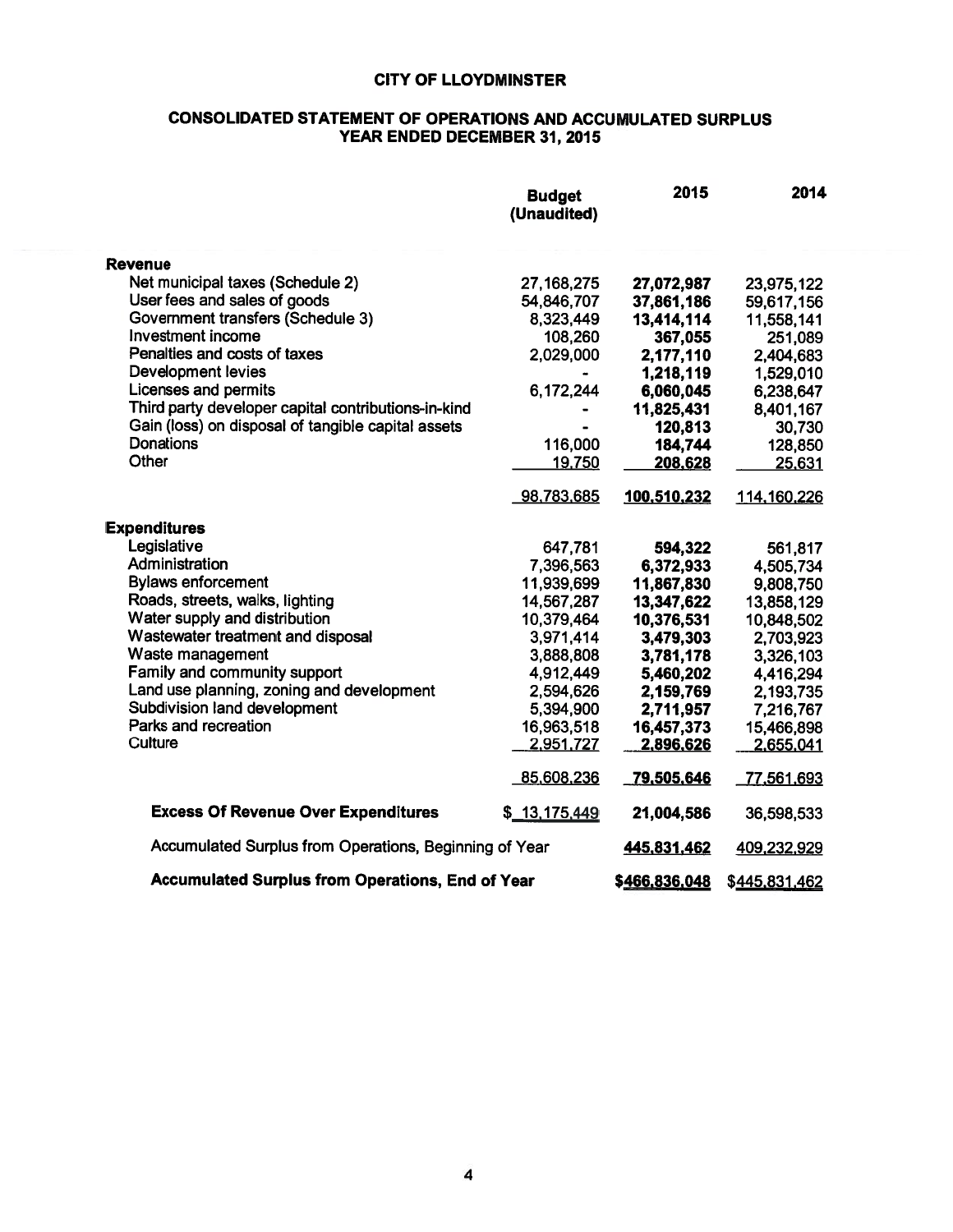### **CONSOLIDATED STATEMENT OF CASH FLOWS** YEAR ENDED DECEMBER 31, 2015

|                                                                 | 2015               | 2014              |
|-----------------------------------------------------------------|--------------------|-------------------|
| <b>Cash Provided By (Used In):</b>                              |                    |                   |
| <b>Operating Activities</b>                                     |                    |                   |
|                                                                 |                    |                   |
| Excess (deficiency) of revenues over expenditures               | 21,004,586         | 36,598,533        |
| Amortization                                                    | 18,788,979         | 16,521,562        |
| Gain on sale of tangible capital assets                         | (120, 814)         | (30, 730)         |
| Loss on donation of tangible capital assets                     | 1,002,378          |                   |
| Contributed tangible capital assets                             | (11, 312, 186)     | (8,811,166)       |
| Net change in non-cash operating working capital balances       |                    |                   |
| Decrease (increase) in taxes and grants in lieu of taxes        | (457, 404)         | (95, 634)         |
| Decrease (increase) in trade and other receivables              | 162,198            | (20, 516)         |
| Decrease (increase) in land and inventories for resale          | (1,625,894)        | 1,861,656         |
| Decrease (increase) in investments                              | (9,866,534)        | (6, 266)          |
| Decrease (increase) in inventory for consumption                | (263, 695)         | 219,082           |
| Decrease (increase) in prepaid expenses                         | (87, 681)          | (74, 809)         |
| Increase (decrease) in accounts payable and accrued liabilities | (2,635,326)        | (60, 350)         |
| Increase (decrease) in deposit liabilities                      | (552, 210)         | 124,899           |
| Increase (decrease) in deferred revenue                         | (806, 109)         | (106, 129)        |
| Increase (decrease) in employee benefit obligations             | 199,203            | 61,027            |
| Increase (decrease) in provision for landfill closure and       |                    |                   |
| post-closure costs                                              | 205,000            | 213,842           |
|                                                                 |                    |                   |
|                                                                 | 13,634,491         | <u>46,395,001</u> |
| <b>Capital Activities</b>                                       |                    |                   |
| Acquisition of tangible capital assets                          | (32,055,351)       | (35, 303, 448)    |
| Proceeds on disposal of tangible capital assets                 | <u>132.737</u>     | 332,583           |
|                                                                 |                    |                   |
|                                                                 | (31,922,614)       | (34.970.865)      |
| <b>Investing Activities</b>                                     |                    |                   |
| <b>Temporary investments</b>                                    | 9,790,000          | (9,886,930)       |
| Decrease (increase) restricted cash and cash equivalents        | <u>(1,233,510)</u> | 274,858           |
|                                                                 |                    |                   |
|                                                                 | 8,556,490          | (9,612,072)       |
| <b>Financing Activities</b>                                     |                    |                   |
| Long-term debt advanced (repaid)                                | 2,798,409          | 4,235,024         |
| Obligations under capital lease advanced (repaid)               | <u>(28,926)</u>    | 73,740            |
|                                                                 |                    |                   |
|                                                                 | 2,769,483          | 4,308,764         |
|                                                                 |                    |                   |
| Change in cash and cash equivalents during the year             | (6,962,150)        | 6,120,828         |
| Cash and Cash Equivalents, Beginning of Year                    |                    |                   |
|                                                                 | 11,066,551         | 4,945,723         |
| Cash and Cash Equivalents, End of Year                          | \$ 4,104,401       | \$_11.066,551     |
|                                                                 |                    |                   |
| Cash and cash equivalents is made up of:                        |                    |                   |
| Cash (Note 3)                                                   |                    |                   |
| Less: restricted portion of cash (Note 3)                       | 6,535,112          | 12,263,752        |
|                                                                 | (2,430,711)        | (1.197, 201)      |
|                                                                 | \$ 4,104,401       | \$_11,066,551     |
|                                                                 |                    |                   |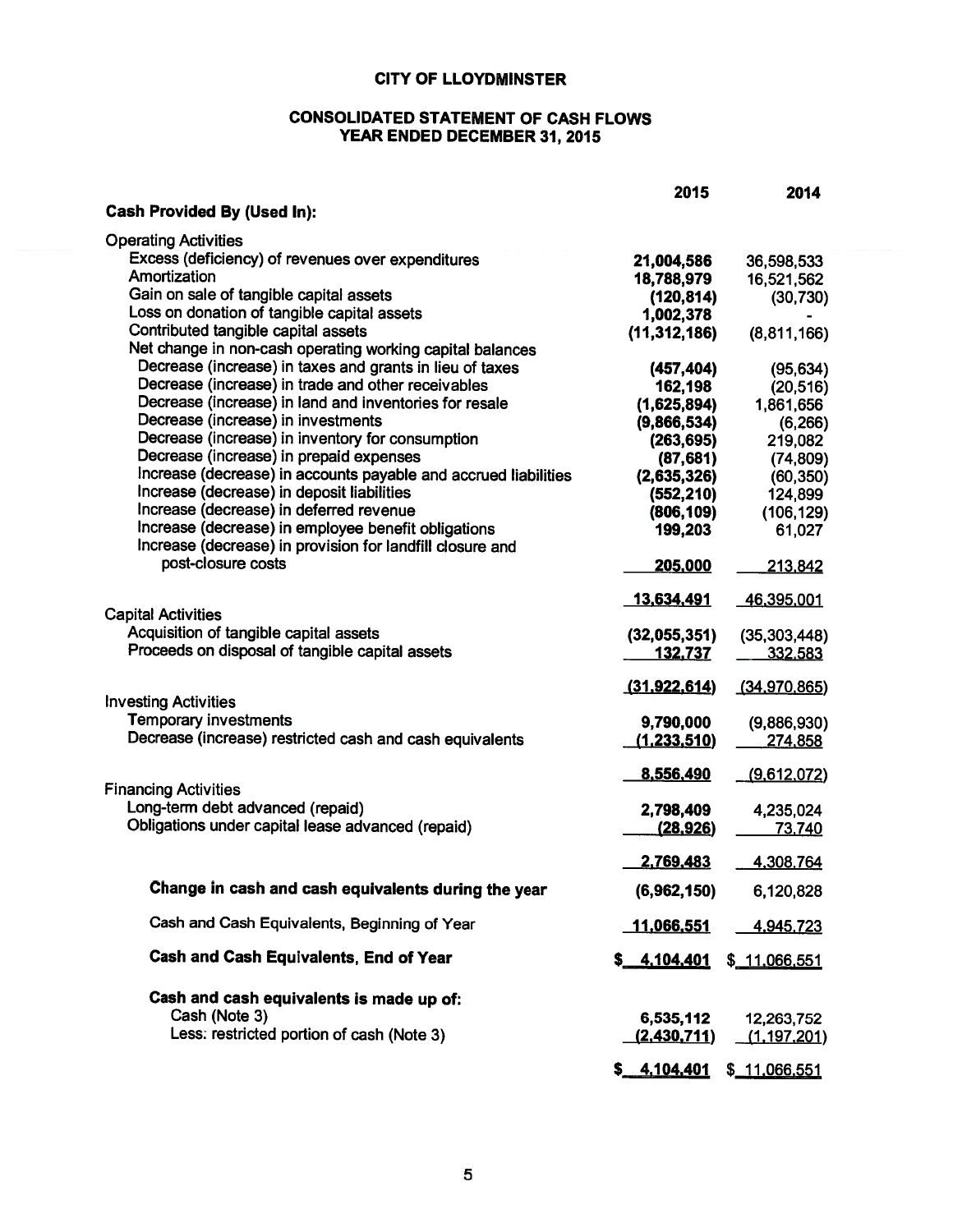### **CONSOLIDATED STATEMENT OF REMEASUREMENT GAINS AND LOSSES** DECEMBER 31, 2015

|                                                             | 2015           | 2014 |
|-------------------------------------------------------------|----------------|------|
|                                                             |                |      |
| Accumulated Remeasurement Gains (Losses), Beginning of Year | ۰              |      |
| Unrealized gains (losses) on investments                    | (210,000)      |      |
| Accumulated Remeasurement Gains (Losses), End Of Year       | $(210,000)$ \$ |      |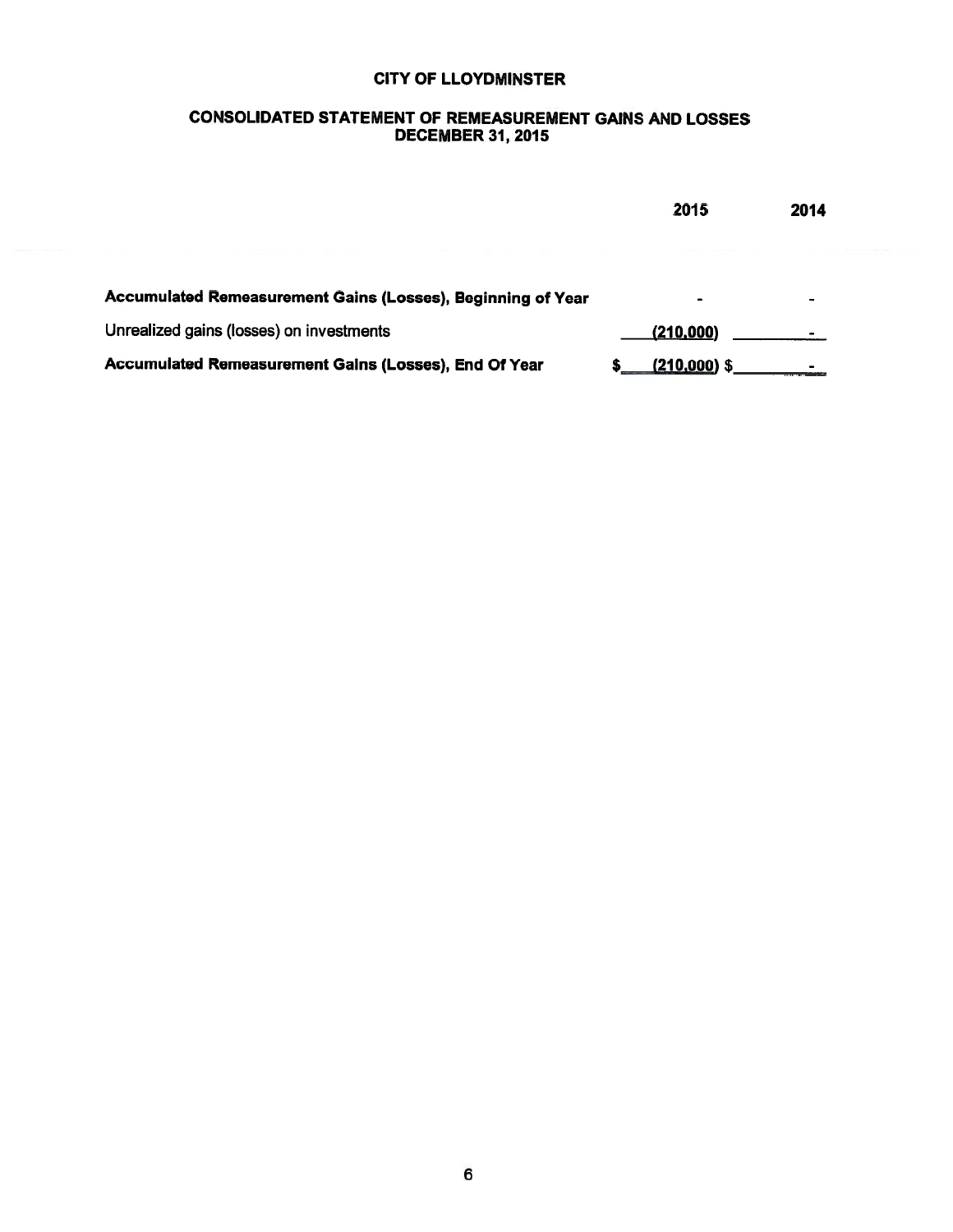### CONSOLIDATED STATEMENT OF CHANGE IN NET FINANCIAL ASSETS (DEBT)<br>YEAR ENDED DECEMBER 31, 2015

|                                                    | 2015           | 2014            |
|----------------------------------------------------|----------------|-----------------|
|                                                    |                |                 |
| <b>Excess Of Revenue Over Expenditures</b>         | 21,004,586     | 36,598,533      |
| Amortization of tangible capital assets            | 18,788,979     | 16,521,562      |
| Proceeds on disposal of tangible capital assets    | 132,737        | 332,583         |
| Change in inventories and prepaid expenses         | (351, 376)     | 144,273         |
| (Gain) loss on sale of tangible capital assets     | (120, 814)     | (30, 730)       |
| Loss on donation of tangible capital assets        | 1,002,378      |                 |
| Acquisition of tangible capital assets             | (43, 367, 537) | (44, 114, 614)  |
|                                                    | (2,911,047)    | 9,451,607       |
| Net remeasurement gains (losses)                   | (210,000)      |                 |
| Increase (Decrease) in Net Financial Assets (Debt) | (3, 121, 047)  | 9,451,607       |
| Net Financial Assets (Debt), Beginning Of Year     | 4,954,468      | (4, 497, 139)   |
| Net Financial Assets (Debt), End Of Year           | 1,833,421<br>s | 4,954,468<br>-5 |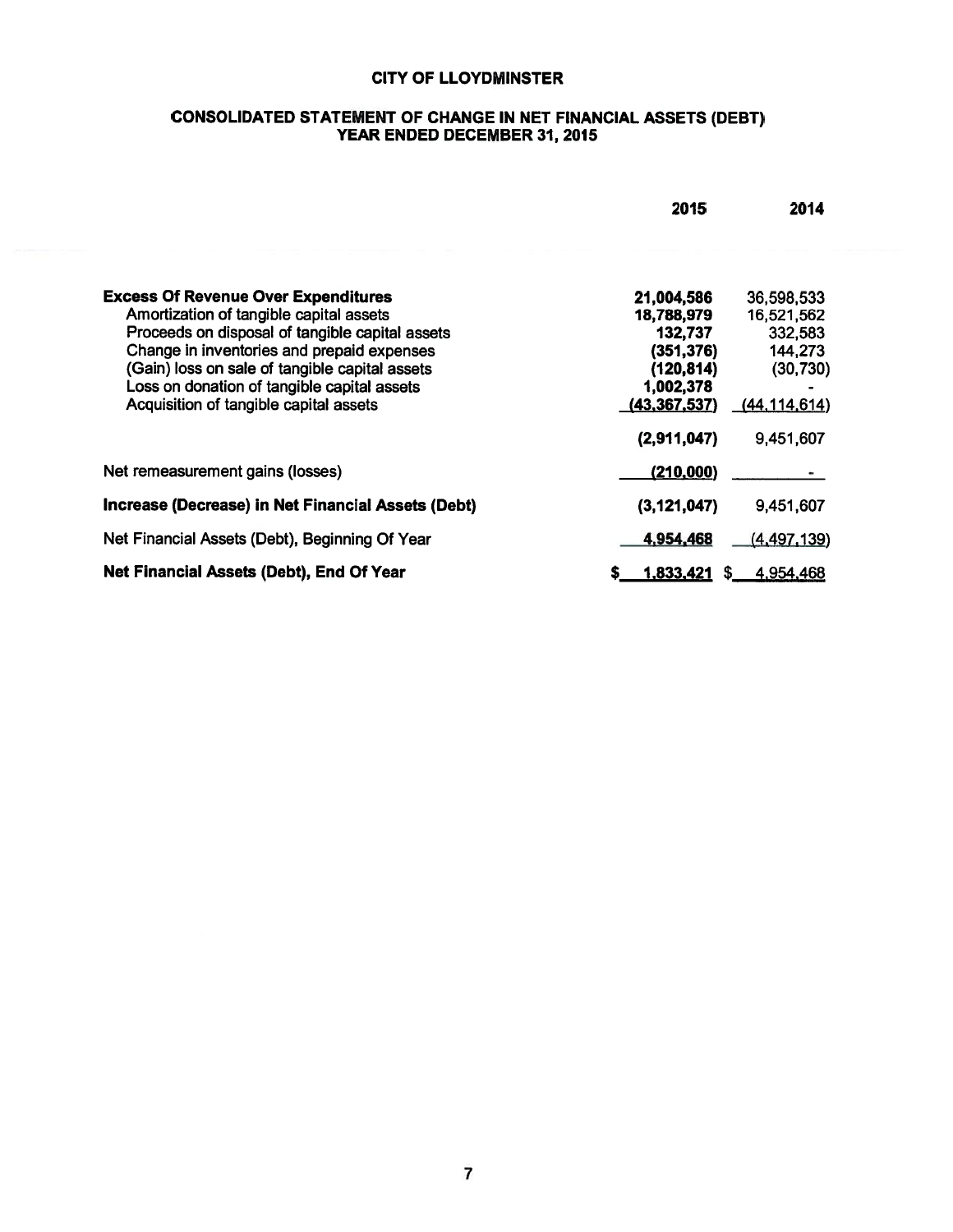# CONSOLIDATED SCHEDULE OF TANGIBLE CAPITAL ASSETS<br>YEAR ENDED DECEMBER 31, 2015<br>(SCHEDULE 1)

|                                                                                                                        |                       | Land                |                                                   | Machinery &                                       | Engineering                                                                                     | Work in                                             | Total                                    | Total                                    |
|------------------------------------------------------------------------------------------------------------------------|-----------------------|---------------------|---------------------------------------------------|---------------------------------------------------|-------------------------------------------------------------------------------------------------|-----------------------------------------------------|------------------------------------------|------------------------------------------|
|                                                                                                                        | <u>nang</u>           | <b>Improvements</b> | <b>Buildings</b>                                  | Equipment                                         | <b>Structures</b>                                                                               | Progress                                            | 2015                                     | <b>2014</b>                              |
| Balance, beginning of year<br><b>Disposals</b><br>Transfers<br>Additions<br>50<br>00                                   | 21,959,529<br>227,034 | 1.893.579<br>47.997 | (2,391,624)<br>3,611,264<br>457,915<br>53,260,764 | (973,165)<br>39,864,725<br>7,646,396<br>2,452,490 | (29.951)<br>419.031.463<br>29,113,100<br>3.118.432                                              | 6.585.423<br>(217, 181)<br>(6,076,834)<br>1,093,344 | (3,611,921)<br>640,701,904<br>43,584,717 | (1,185,626)<br>597,772,916<br>44,114,614 |
| Balance, end of year                                                                                                   | 22,186,563            | $-1,941,576$        | 154,938,319                                       | 48,990,446                                        | 451,233,044                                                                                     | 1,384,752                                           | 680,674,700                              | 640.701.904                              |
| Accumulated amortization on disposals<br>Balance, beginning of year<br><b>Accumulated Amortization</b><br>Amortization |                       |                     | (1.419.454)<br>39,615,980<br>3,808,329            | (959.917)<br>22.785.889<br>4,684,519              | (1.069)<br>138,353,299<br>10,296,131                                                            |                                                     | (2,380,440)<br>200,755,168<br>18,788,979 | 185.117.379<br>(883,773)<br>16,521,562   |
| Balance, end of year                                                                                                   |                       |                     | 42,004,855                                        | 26,510,491                                        | 148,648,361                                                                                     |                                                     | 217,163,707                              | 200,755,168                              |
| Net Book Value of Tangible Capital Assets                                                                              |                       |                     |                                                   |                                                   | 22,186,563 \$ 1,941,576 \$ 112,933,464 \$ 22,479,955 \$ 302,584,683 \$ 1,384,752 \$ 463,510,993 |                                                     |                                          | \$439,946,736                            |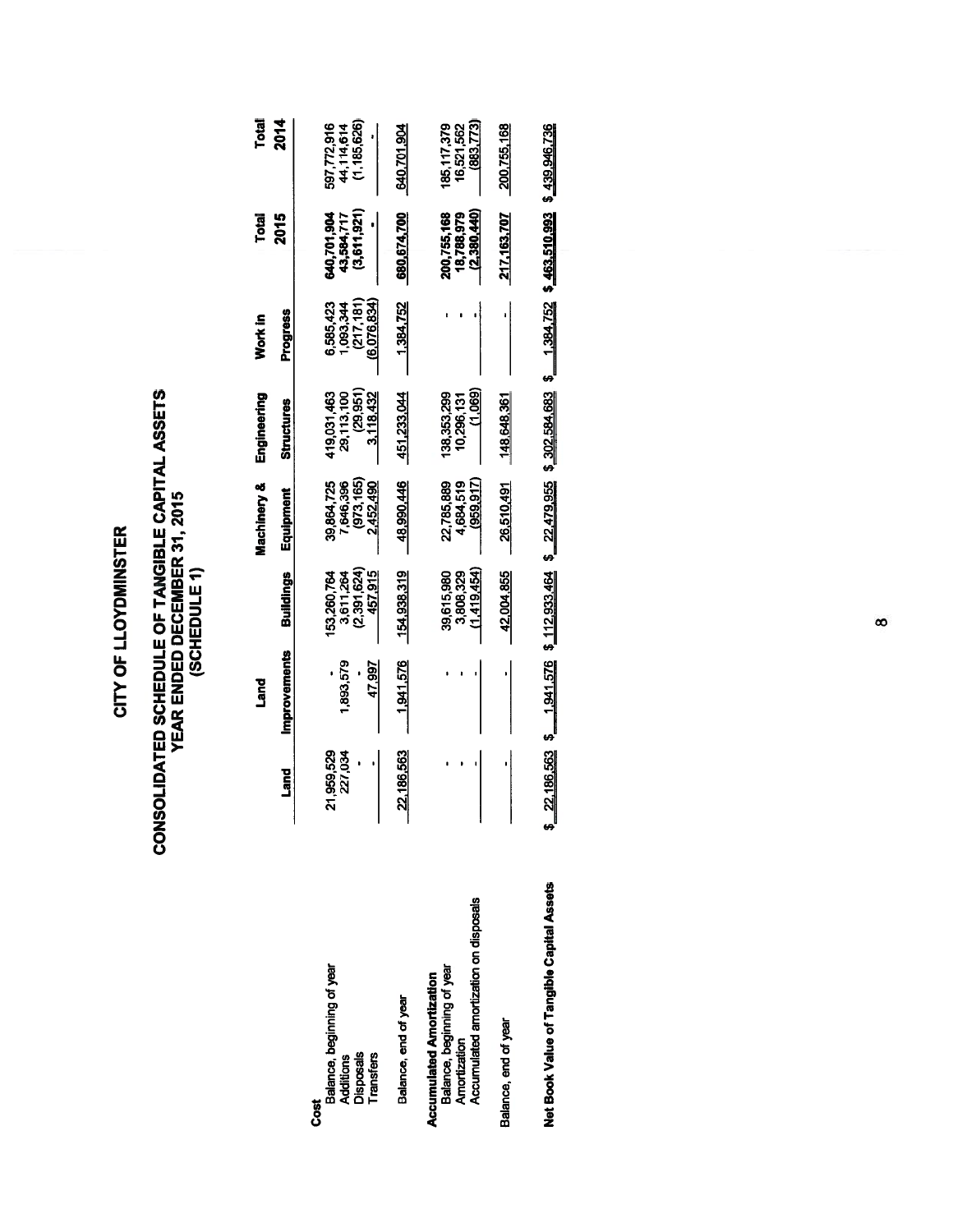### **CONSOLIDATED SCHEDULE OF PROPERTY AND OTHER TAXES** YEAR ENDED DECEMBER 31, 2015 (SCHEDULE 2)

|                                              | <b>Budget</b><br>(Unaudited) | 2015         | 2014              |  |
|----------------------------------------------|------------------------------|--------------|-------------------|--|
| <b>Taxation</b>                              |                              |              |                   |  |
| Real property taxes                          | 40,939,823                   | 40,962,915   | 36,837,664        |  |
| Government grants in lieu of property taxes  | 235,200                      | 308,976      | 378,594           |  |
| Special assessments and local improvement    | 57,543                       | 67,023       |                   |  |
|                                              | 41,232,566                   | 41,338,914   | <u>37,216,258</u> |  |
| <b>Requisitions</b>                          |                              |              |                   |  |
| <b>Lloydminster Public School Division</b>   | 11,031,609                   | 11,200,189   | 10,383,827        |  |
| <b>Lloydminster Separate School Division</b> | 3,032,682                    | 3,065,738    | 2,857,309         |  |
|                                              | 14,064,291                   | 14,265,927   | 13,241,136        |  |
| <b>Net Municipal Taxes</b>                   | \$27,168,275                 | \$27,072,987 | \$23,975,122      |  |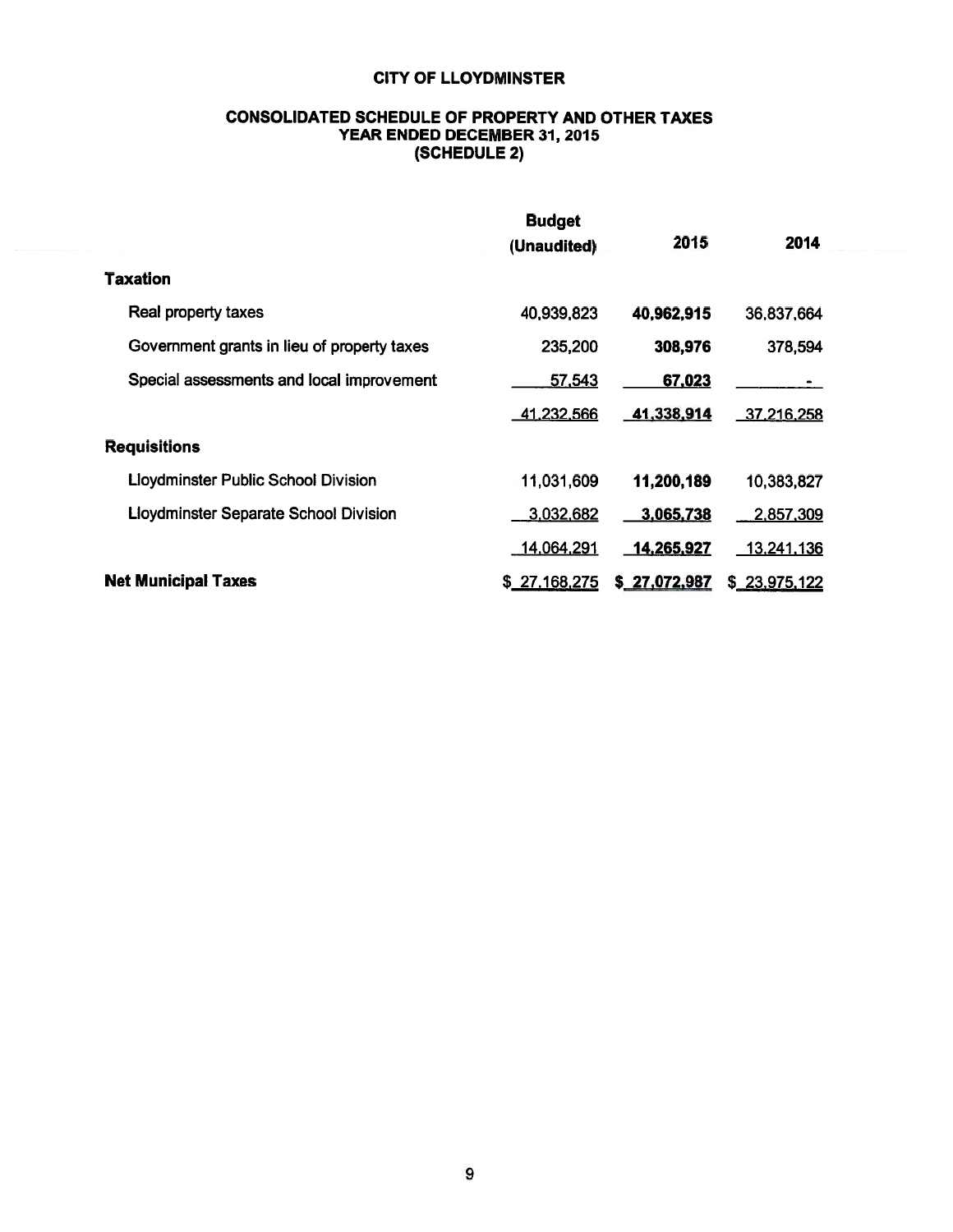### **CONSOLIDATED SCHEDULE OF GOVERNMENT TRANSFERS** YEAR ENDED DECEMBER 31, 2015 (SCHEDULE 3)

|                                                 | <b>Budget</b><br>(Unaudited) | 2015          | 2014          |  |
|-------------------------------------------------|------------------------------|---------------|---------------|--|
| Federal                                         |                              |               |               |  |
| Shared-cost agreements and grants               |                              | 26,614        | 531,854       |  |
| <b>Provincial</b>                               |                              |               |               |  |
| Shared-cost agreements and grants -Alberta      | 5,026,603                    | 9,048,659     | 7,510,693     |  |
| Shared-cost agreements and grants -Saskatchewan | 2,977,365                    | 3,994,371     | 3,169,637     |  |
|                                                 | 8,003,968                    | $-13,043,030$ | 10,680,330    |  |
| Local                                           |                              |               |               |  |
| Shared-cost agreements and grants               | 319,481                      | 344,470       | 345,957       |  |
|                                                 | 8.323,449<br>S.              | \$ 13,414,114 | \$_11,558,141 |  |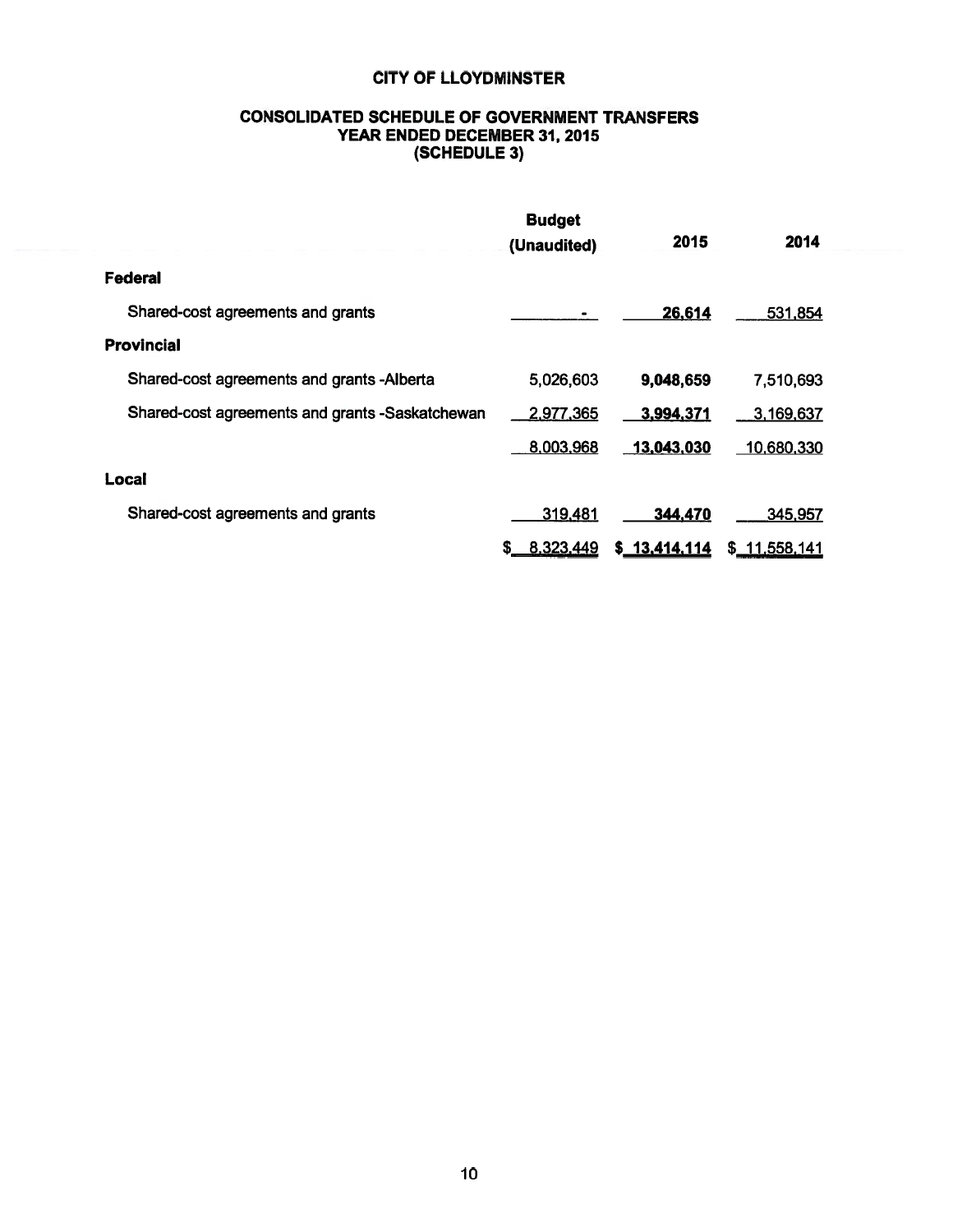## CONSOLIDATED SCHEDULE OF SEGMENT DISCLOSURES<br>YEAR ENDED DECEMBER 31, 2015<br>(SCHEDULE 4)

For the year ended December 31, 2015 (in thousands)

|                                                    | Administration    | & Facilities<br>Recreation | Engineering<br><b>Planning &amp;</b> | Public<br>Works | Protective<br>Services | Total            |
|----------------------------------------------------|-------------------|----------------------------|--------------------------------------|-----------------|------------------------|------------------|
| Revenue                                            |                   |                            |                                      |                 |                        |                  |
| <b>Vet municipal taxes</b>                         | 27,064            |                            |                                      |                 |                        |                  |
| Jser fees and sales of goods                       | 533               | 7,062                      | 7,803                                | 22,249          | . <u>주</u> 업<br>727    | 27,073<br>37,861 |
| Government transfers                               | 10,977            | 977                        |                                      | <u>នា</u>       |                        | 13,414           |
| nvestment income                                   | 358               |                            |                                      |                 |                        | 367              |
| Penalties and costs of taxes                       | 198               |                            |                                      |                 | 1,979                  | 2,177            |
| Development levies                                 |                   |                            | 1,218                                |                 |                        | 1,218            |
| icenses and permits                                | 494               |                            | 636                                  | 4,923           |                        | 6,060            |
| Third party developer contributions                |                   |                            | 11,825                               |                 |                        | 11,825           |
| Gain (loss) on disposal of                         |                   |                            |                                      |                 |                        |                  |
| capital assets                                     | <u>51</u>         |                            |                                      |                 |                        | <u>121</u>       |
| Donations                                          |                   | $\frac{85}{6}$             |                                      |                 |                        | 185              |
| <b>Difici</b>                                      | 208               |                            |                                      |                 |                        | <b>SOS</b>       |
|                                                    | 39,953            | 8.234                      | 21,482                               | 27,914          | 2,927                  | 100.510          |
|                                                    |                   |                            |                                      |                 |                        |                  |
| Expenditures                                       |                   |                            |                                      |                 |                        |                  |
| Salaries, wages and benefits                       | 6,988             | 9,713                      | 1,811                                | 5,059           | 2,491                  | 26,062           |
| Contracted and general services                    | 287               | 3,103                      | 1,583                                | 3,321           | 8,649                  |                  |
| Materials, goods and utilities                     | 639               | 4,194                      | 2,647                                |                 | <b>1KE</b>             | 16,937<br>15,108 |
| <b>Transfers to local boards or agencies</b>       | 89                | 1,474                      |                                      |                 |                        | 1,543            |
| sank charges                                       | 28                |                            |                                      |                 |                        | <u>৯</u>         |
| nterest on long term debt                          | 751               |                            |                                      | 223             |                        | 976              |
| Amortization                                       | $\overline{5}$    | 3,140                      | $\frac{8}{2}$                        | 12,621          | 964                    | 18,788           |
|                                                    | 10,627            | 21,689                     | 6,233                                | 28,505          | 12,451                 | 79.505           |
|                                                    |                   |                            |                                      |                 |                        |                  |
| Excess (Deficiency) of Revenue<br>Over Expenditure | 29,326<br>ِ<br>په | $$$ $(13,455)$             | \$15,249                             | (591)<br>m      | (9,524)<br>ø           | 21.005<br>s<br>S |

 $\overline{1}$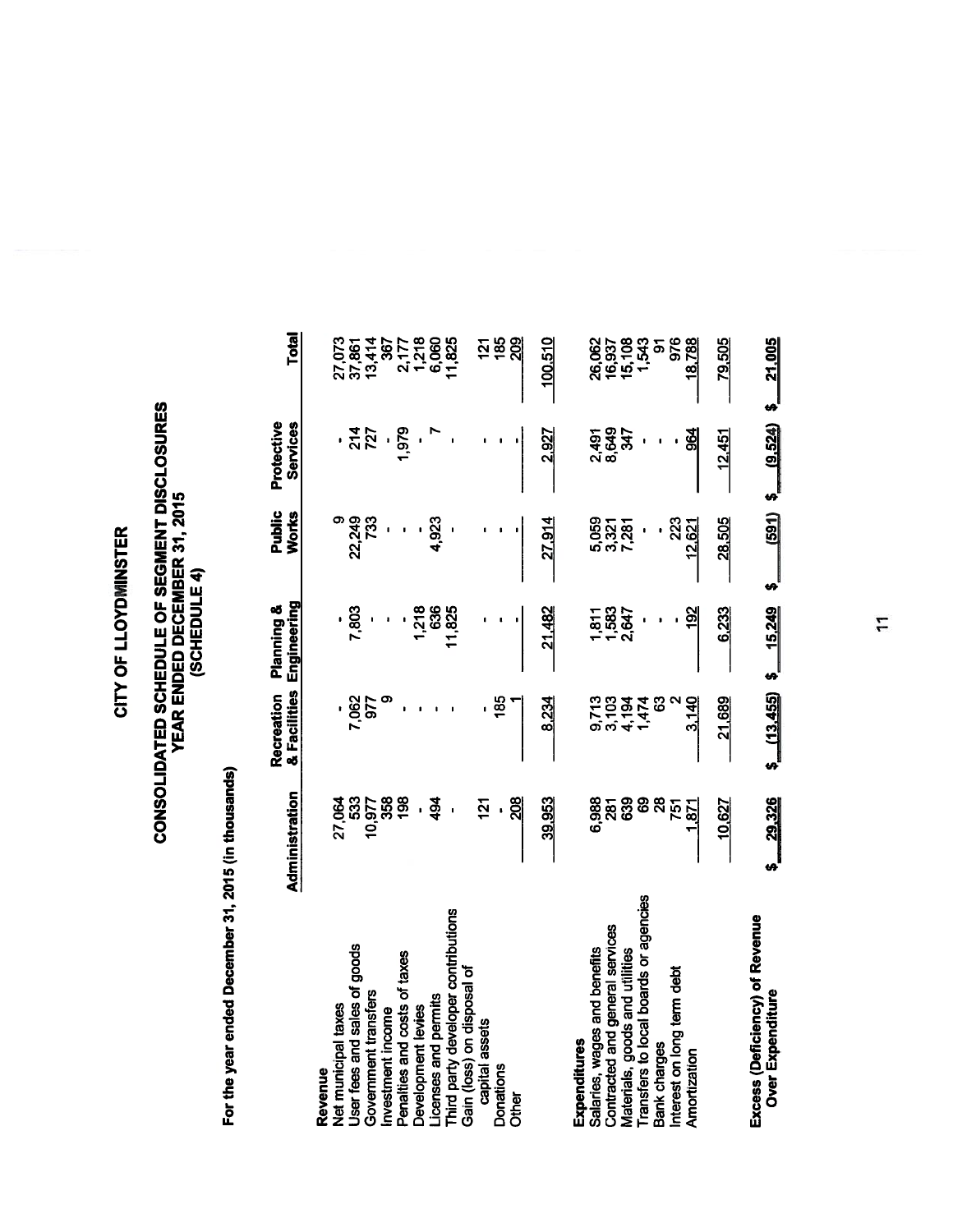## CONSOLIDATED SCHEDULE OF SEGMENT DISCLOSURES<br>YEAR ENDED DECEMBER 31, 2015<br>(SCHEDULE 4)

For the year ended December 31, 2014 (in thousands)

|                                                     | Administration   | Facilities<br>Recreation & | Engineering<br>Planning & | Public<br>Works | Protective<br>Services | <b>Total</b>     |
|-----------------------------------------------------|------------------|----------------------------|---------------------------|-----------------|------------------------|------------------|
| Revenue                                             |                  |                            |                           |                 |                        |                  |
| <b>Vet municipal taxes</b>                          | 23,975           |                            |                           |                 |                        |                  |
| Jser fees and sales of goods                        | 1,019            | 6,867                      | 31,138                    | 20,367          | . श्लुञ्ज              | 23,975<br>59,617 |
| Government transfers                                | 9,509            | 926                        |                           | 479             |                        | 11,558           |
| nvestment income                                    | 241              |                            |                           |                 |                        | 251              |
| Penalties and costs of taxes                        | 173              |                            |                           |                 | 2,232                  |                  |
| <b>Development levies</b>                           |                  |                            | 1,529                     |                 |                        |                  |
| icenses and permits                                 | 370              |                            | 1,199                     | 4,669           |                        |                  |
| Third party developer contributions                 |                  |                            | 8,401                     |                 |                        |                  |
| Gain (loss) on disposal of                          |                  |                            |                           |                 |                        |                  |
| capital assets                                      | స్               |                            |                           |                 |                        | స్               |
| <b>Donations</b>                                    | ಕ್ಷ              | ड़                         |                           |                 |                        | 128              |
| <b>Delx</b>                                         |                  |                            |                           |                 |                        | 26               |
|                                                     | 35,374           | 7,901                      | 42.267                    | 25,515          | 3,103                  | 114.160          |
|                                                     |                  |                            |                           |                 |                        |                  |
| <b>Expenditures</b>                                 |                  |                            |                           |                 |                        |                  |
| Salaries, wages and benefits                        | 5,274            | 8,641                      | 2.071                     | 4,543           | 2,206                  | 22,735           |
| Contracted and general services                     |                  | 2,866                      | 1,927                     | 4,890           | 7,495                  | 17,299           |
| Aaterials, goods and utilities                      | 832              | 4,265                      | 6,873                     | 7,218           | 233                    | 19,421           |
| Transfers to local boards or agencies               |                  | 349                        |                           |                 |                        | 420              |
| nterest and bank charges                            | 28               | 3                          |                           |                 |                        | 8                |
| nterest on long term debt                           | 781              |                            |                           |                 |                        | 788              |
| Amortization                                        | 518              | 2.867                      |                           | 507             | 453                    | 16,522           |
|                                                     | 8,625            | 19,052                     | 11.048                    | 28,165          | 10.387                 | 27               |
| Excess (Deficiency) of Revenue<br>Over Expenditures | 26,749<br>s<br>S | $$$ (11,151)               | 31,219<br>ل<br>په         | $$10,650$ \$    | (7, 284)               | 36,883<br>لم     |

 $\frac{1}{2}$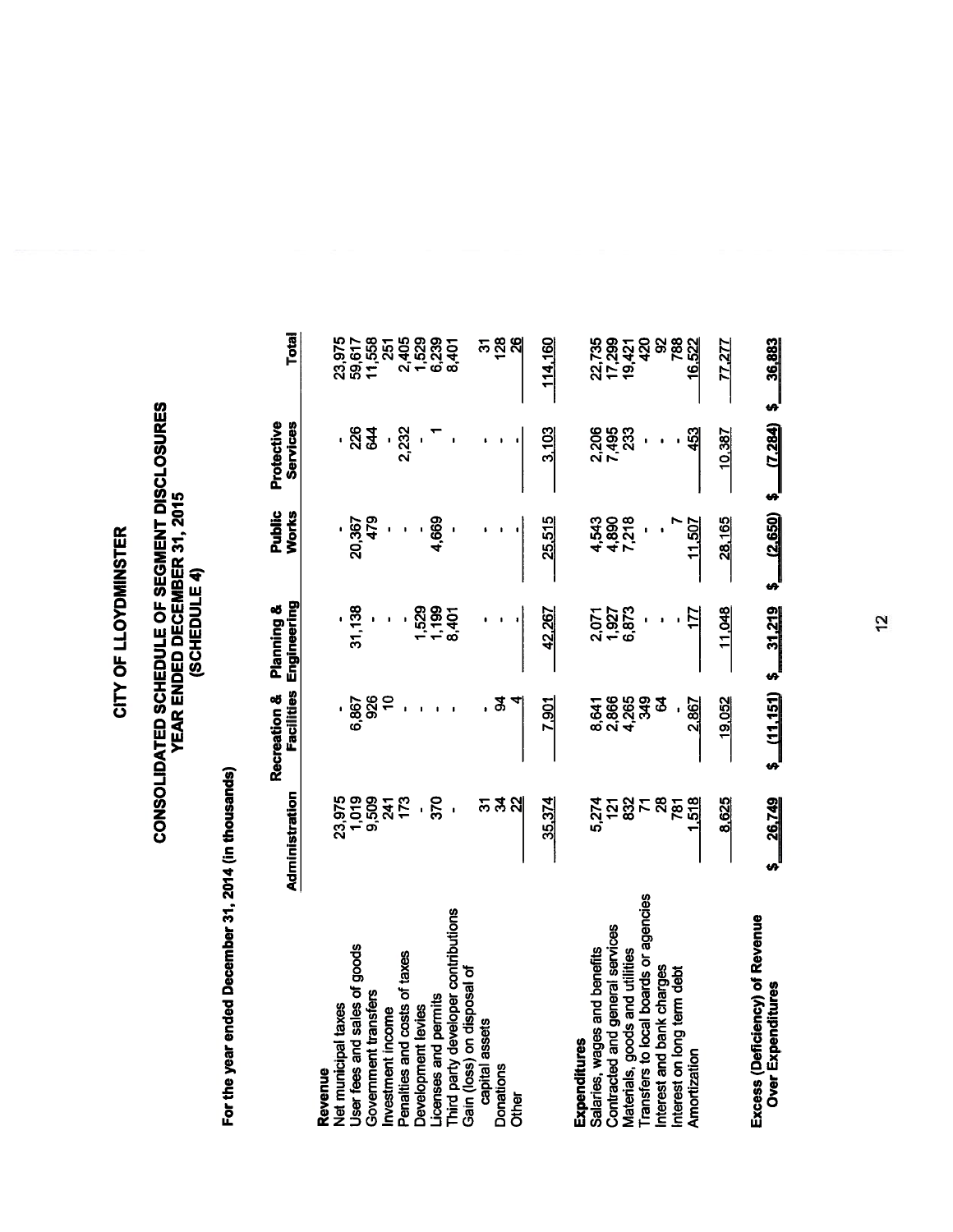### NOTES TO THE CONSOLIDATED FINANCIAL STATEMENTS YEAR ENDED DECEMBER 31, 2015

### $1.$ **Significant Accounting Policies**

The consolidated financial statements of the City of Lloydminster (the "City") are the representations of management prepared in accordance with Canadian public sector accounting standards. The significant accounting policies are summarized as follows:

### a) Reporting Entity

The consolidated financial statements include the assets, liabilities, revenues, expenses, changes in accumulated surplus, changes in net financial assets (debt) and cash flows of the reporting entity. The reporting entity is comprised of all organizations and enterprises which are controlled by the City, which include the following:

Vic Juba Community Theatre Board

Lloydminster Public Library

The Lloydminster Downtown Business Improvement District

**Lloydminster Facilities Corporation** 

Lloydminster Economic Development Corporation

The schedule of taxes levied includes operating requisitions for the Public and Catholic School Boards that are not part of the municipal reporting entity.

The statements exclude trust assets that are administered for the benefit of external parties. Interdepartmental and organizational transactions and balances are eliminated.

### b) Use of Estimates

The preparation of financial statements in conformity with Canadian generally accepted accounting principles requires management to make estimates and assumptions on such areas as allowance for doubtful accounts, employee benefits, environmental provisions and estimated useful lives of assets. These estimates and assumptions are based on the City's best information and judgment and may differ significantly from actual results.

### c) Basis of Accounting

The consolidated financial statements are prepared using the accrual basis of accounting. The accrual basis of accounting recognizes revenues as they are earned and measurable. Expenses are recognized in the period the goods and services are acquired and a liability is incurred or transfers are due, with the exception of pension expenditures as disclosed in 1(d).

### d) Defined Contribution Plan

The City participates in a multi-employer defined contribution pension plan for certain employees. Under the plan, the City's obligations are limited to their contributions. These contributions are recorded as expenditures in the year in which they become due.

### e) Investments

Investments are recorded in accordance with its policy for financial instruments, as described in Note 1 (o).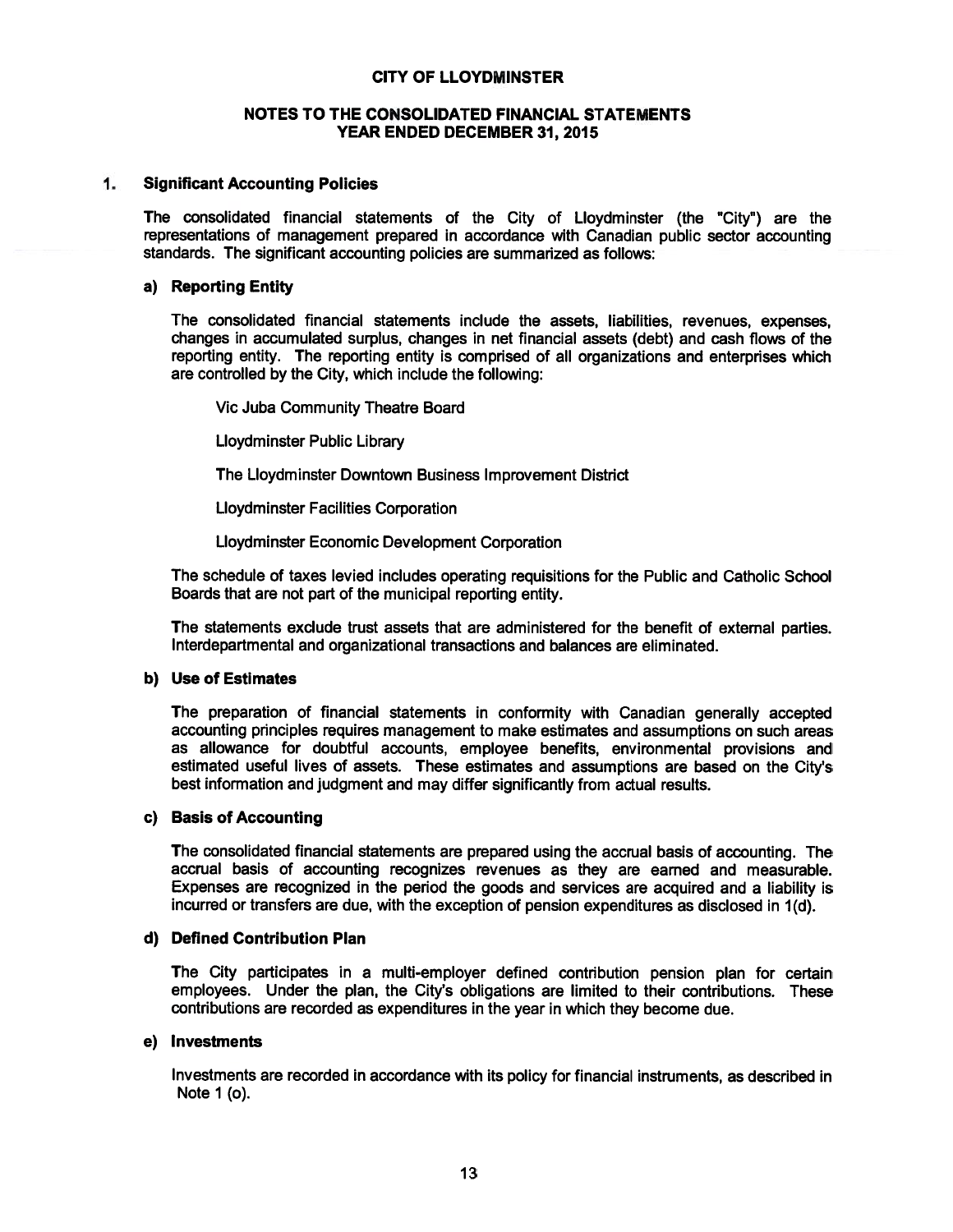### NOTES TO THE CONSOLIDATED FINANCIAL STATEMENTS YEAR ENDED DECEMBER 31, 2015

### 1. **Significant Accounting Policies (continued)**

### f) Inventories

Inventories of materials and supplies for consumption and inventories for resale are valued at the lower of cost or net realizable value with cost determined by the average cost method.

Land held for resale is recorded at the lower of cost or net realizable value. Cost includes costs for land acquisition and improvements required to prepare the land for servicing such as clearing, stripping and leveling charges. Related development costs incurred to provide infrastructure such as water and wastewater services, roads and sidewalks are recorded as tangible capital assets under their respective function.

### g) Tangible Capital Assets

Tangible capital assets are recorded at cost which includes all amounts that are directly attributable to acquisition, construction, development or betterment of the asset. Government contributions for the acquisition of capital assets are reported as revenue and do not reduce the related capital asset costs. The cost, less residual value, of the tangible capital assets are amortized on a straight-line basis over their estimated useful lives as follows:

| Land improvements             | $7 - 25$ years |
|-------------------------------|----------------|
| <b>Buildings</b>              | 10 - 45 years  |
| <b>Engineering structures</b> | 10 - 75 years  |
| Machinery and equipment       | $5 - 50$ years |

Amortization is not charged in the year of acquisition. Assets under construction are not amortized until the asset is available for productive use.

Tangible capital assets received as contributions are recorded at their fair value at the date of receipt and also are recorded as revenue.

Leases are classified as capital or operating leases. Leases which transfer substantially all of the benefits and risks incidental to ownership of property are accounted for as capital leases. All other leases are accounted for as operating leases and the related lease payments are charged to expenses as incurred. At the inception of a capital lease, an asset and an obligation are recorded at an amount equal to the lesser of the present value of the minimum lease payments and the property's fair value at the beginning of such lease. Assets recorded under capital leases are amortized on the same straight-line method described above.

### h) Local Improvement Charges

Construction and borrowing costs associated with local improvement projects are recovered through annual special assessments during the period of the related borrowings. These levies are collectible from property owners for work performed by the City.

Where a taxpayer has elected to prepay the outstanding local improvement charges, such amounts are recorded as deferred revenue. Deferred revenue is amortized to revenue on a straight line basis over the remaining term of the related borrowings.

In the event that the prepaid amounts are applied against the related borrowings, the deferred revenue is amortized to revenue by an amount equal to the debt repayment.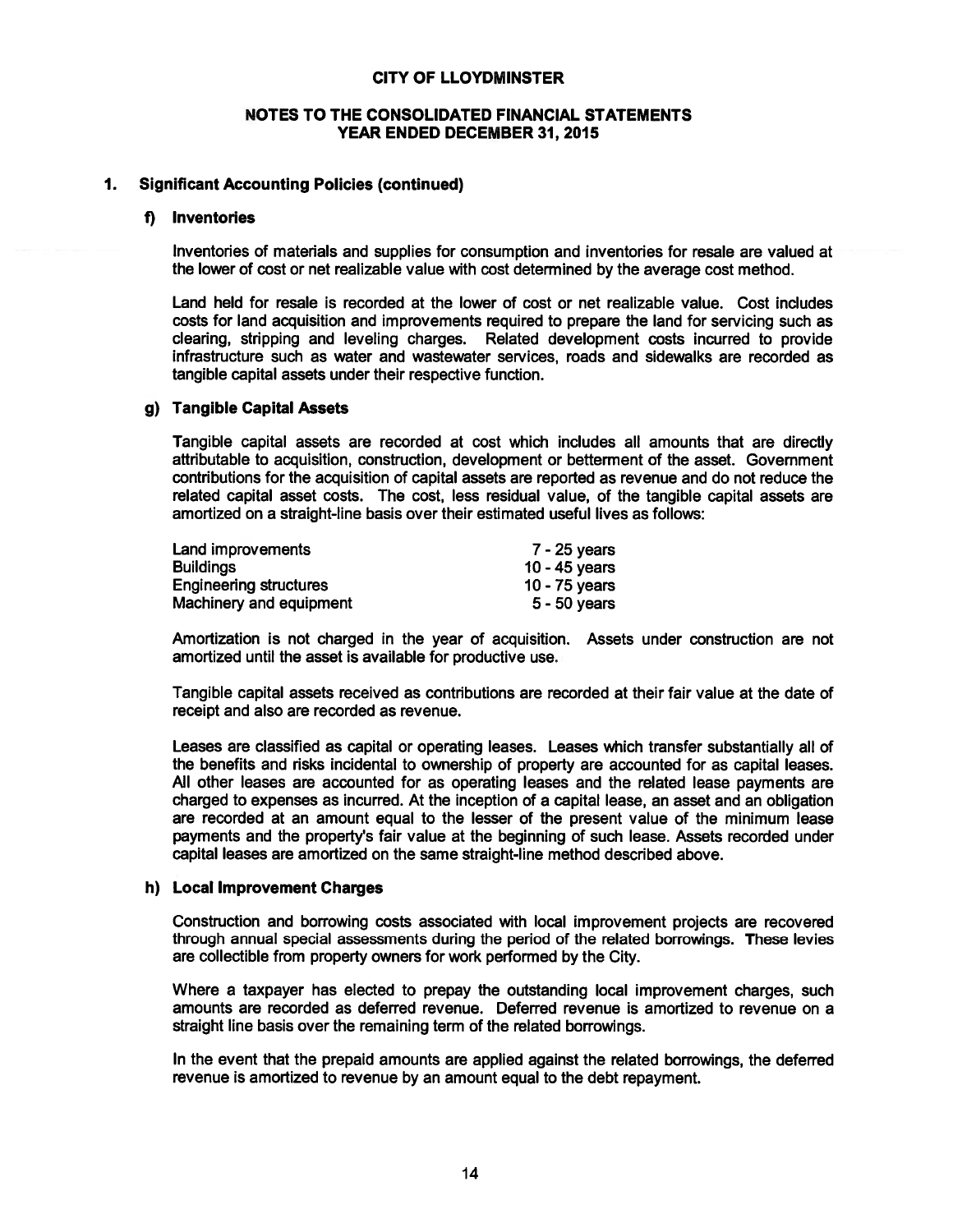### NOTES TO THE CONSOLIDATED FINANCIAL STATEMENTS YEAR ENDED DECEMBER 31, 2015

### $1.$ **Significant Accounting Policies (continued)**

### i) Reserves for Future Expenditures

Reserves are established at the discretion of Council to set aside funds for future operating and capital expenditures. Reserves represent a component of the Accumulated Surplus.

### j) Over-Levies and Under-Levies

Over-levies and under-levies arise from the difference between the actual levy made to cover each requisition and the actual amount requisitioned.

If the actual levy exceeds the requisition, the over-levy is accrued as a liability and property tax revenue is reduced. Where the actual levy is less than the requisition amount, the under-levy is accrued as a receivable and as property taxes.

Requisition tax rates in the subsequent year are adjusted for any over-levies or under-levies of the prior year.

### k) Developers' Levies

Developers' levies are estimated using the rates established by bylaw at the time of the agreement. Although there is an external restriction on funds received via legislation and/or agreement, the City does not have the future planning information required to determine an appropriate deferral. The levies are taken into income as they are received or become receivable.

### I) Deferred Revenue

Government transfers, contributions and other amounts are received from third parties pursuant to legislation, regulation or agreement and may only be used in the conduct of certain programs, in the completion of specific work or for the purchase of tangible capital assets. In addition, certain user charges and fees are collected for which the related services have yet to be performed. Revenue is recognized in the period when the related expenses are incurred, services performed or the tangible capital assets are acquired.

### m) Revenue Recognition

Revenues are recorded on the accrual basis. Revenues are recognized in the period in which the transactions or events occurred that gave rise to the revenues, provided the amount to be received can be reasonably estimated and collection is reasonably assured.

Government transfers are the transfer of assets from the senior levels of government that are not the result of an exchange transaction, are not expected to be repaid in the future or are the result of a direct financial return. Government transfers are recognized in the financial statements as revenue in the period in which events giving rise to the transfer occur, providing the transfers are authorized, any eligibility criteria have been met, and reasonable estimates of the amounts can be determined.

Property tax revenues are based on market value assessments and tax mill rates determined annually. Taxation revenues are recorded at the time tax billings are issued. Assessments are subject to appeal.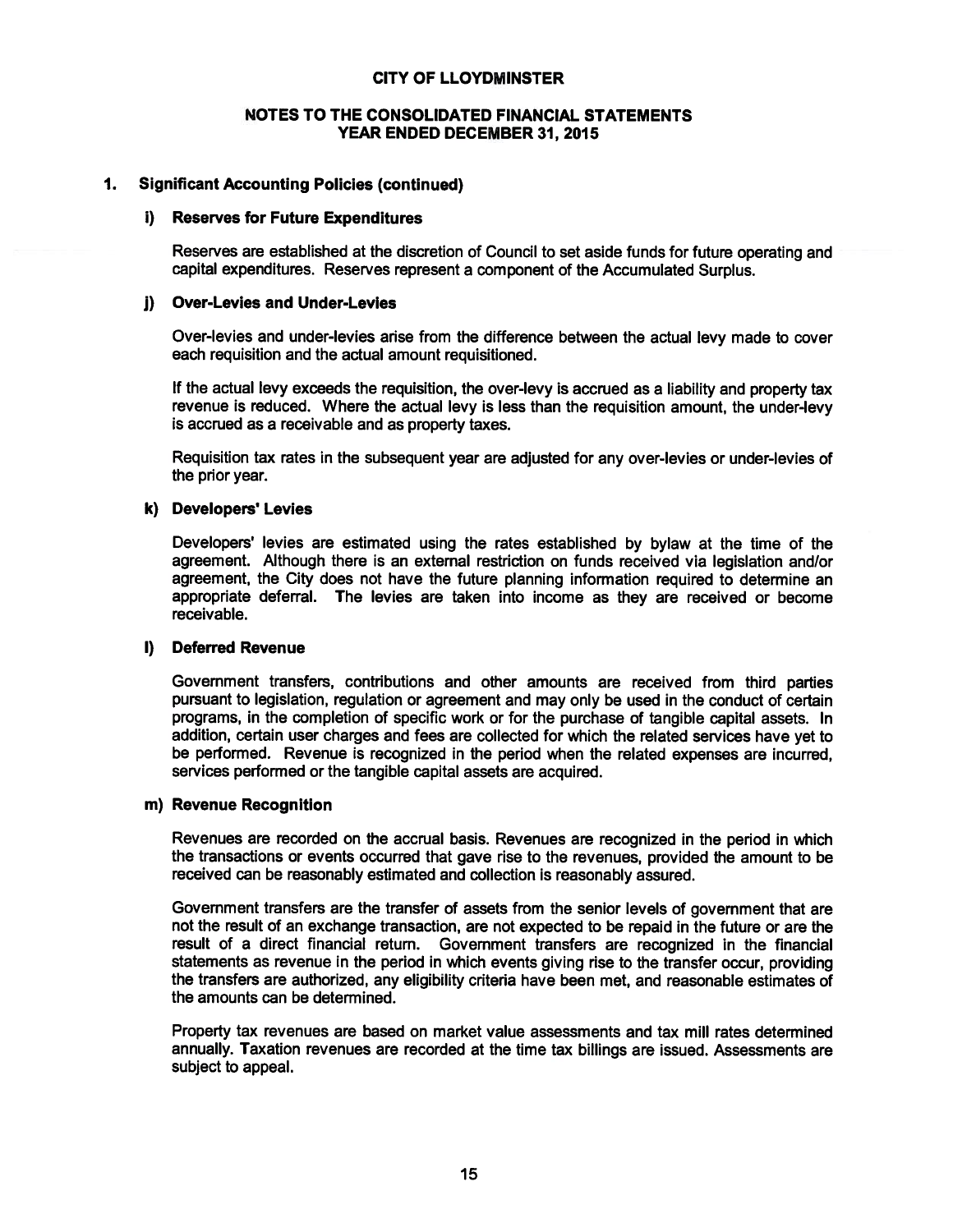### NOTES TO THE CONSOLIDATED FINANCIAL STATEMENTS YEAR ENDED DECEMBER 31, 2015

### $1.$ **Significant Accounting Policies (continued)**

### n) Landfill Closure and Post-Closure Liability

Environmental law requires closure and post-closure care of solid waste landfill sites. Closure care includes final covering and landscaping of the landfill and implementation of drainage and gas management plans. Post-closure care requirements include cap maintenance. groundwater monitoring, gas management system operations, inspections and annual reports. This requirement is being provided for over the estimated remaining life of the landfill site based on usage.

### o) Financial Instruments

Financial instruments are recorded at fair value when acquired or issued. In subsequent periods, financial assets with actively traded markets are reported at fair value, with any unrealized gains and losses reported in income. All other financial instruments are reported at amortized cost adjusted by transaction costs, which are amortized over the expected life of this instrument.

### $2.$ **Financial Instruments**

The City's financial instruments consist of cash and temporary investments, accounts receivable, investments, accounts payable and accrued liabilities, deposit liabilities, employee benefit liabilities and long term debt.

Interest rate risk

Interest rate risk is the risk to the City's earnings that arise from fluctuations in interest rates and the degree of volatility of these rates. See Notes 3, 6 and 11.

### **Credit risk**

The City is exposed to credit risk on receivables from taxpayers and customers. In order to reduce its credit risk, the City reviews credit limits on a regular basis. Concentration of credit risk is limited due to the diverse customer base covered by the City's operations.

### **Liquidity risk**

Liquidity risk is the risk that an entity will encounter difficulty in meeting obligations associated with financial liabilities. The City is exposed to this risk mainly in respect of funds from its customers, accounts payable, and long term debt.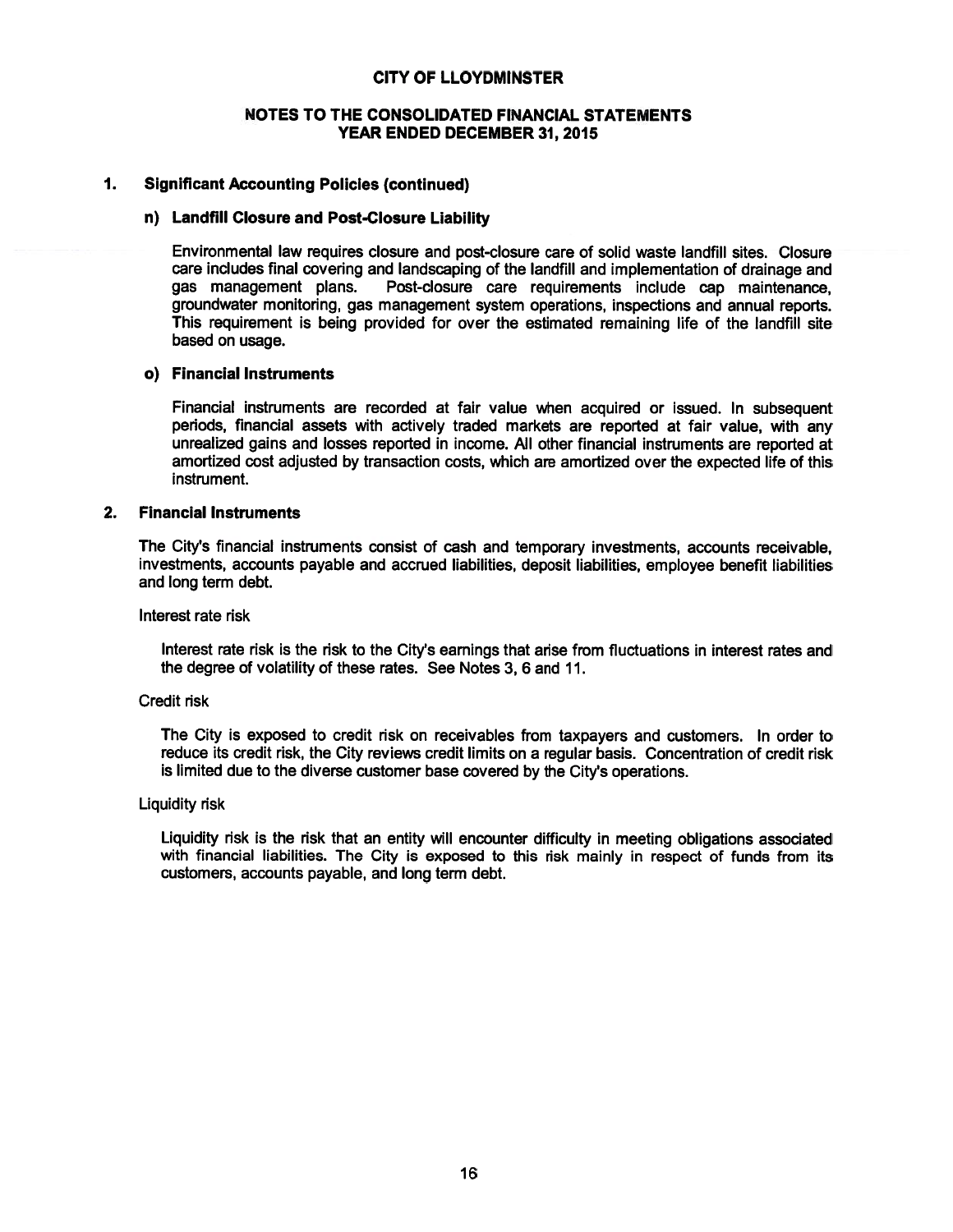### NOTES TO THE CONSOLIDATED FINANCIAL STATEMENTS YEAR ENDED DECEMBER 31, 2015

### **Cash and Temporary Investments**  $3<sub>-</sub>$

| 6,535,112 | 12,263,752<br>15,000,000               |
|-----------|----------------------------------------|
|           |                                        |
|           | 5,000,000<br>\$11,535,112 \$27,263,752 |

Cash consists of cash on hand and balances with banks and brokers available for operations. Temporary investments are short-term deposits with maturities of one year or less.

Included in cash and temporary investments are restricted monies totaling \$2,353,793 (2014 -\$1,120,396) received through government transfers to be used exclusively for operating and capital projects, amounts have been recorded through deferred revenue and restricted reserves.

Included in cash and temporary investments are restricted funds totaling \$76,918 (2014 - \$76,805) held on behalf of the Vermilion River Regional Alliance, a group which the City took over financial management of in 2013. The liability associated with the funds being held is included in accounts payable and accrued liabilities.

### 4. **Receivables**

5.

|                                           | 2015                     | 2014          |
|-------------------------------------------|--------------------------|---------------|
| Current taxes and grants in lieu of taxes | 1,084,830                | 754,299       |
| Arrears taxes receivable                  | 342,397                  | 215,524       |
|                                           | <u>1,427,227</u>         | 969,823       |
| <b>Trade accounts receivable</b>          | 5,539,837                | 5,645,643     |
| Less: allowance for doubtful accounts     | 180,472                  | 124,080       |
|                                           | 5,359,365                | 5,521,563     |
|                                           | $$6,786,592$ \$6.491,386 |               |
| <b>Land and Inventories for Resale</b>    |                          |               |
|                                           | 2015                     | 2014          |
| <b>Residential:</b>                       |                          |               |
| Land being developed                      | 2,689,464                | 3,412,790     |
| Available for sale                        | 3,818,203                | 473,167       |
| Commercial:                               | 6,507,667                | 3,885,957     |
| Land being developed                      | 3,344,175                | 3,159,569     |
| Available for sale                        | 3,879,326                | 3,385,826     |
|                                           | 7,223,501                | 6,545,395     |
| Raw land held for future development      | 6,619,764                | 8,285,607     |
| Gift shop inventory                       | 43,108                   | 51.187        |
|                                           | \$20,394,040             | \$ 18,768,146 |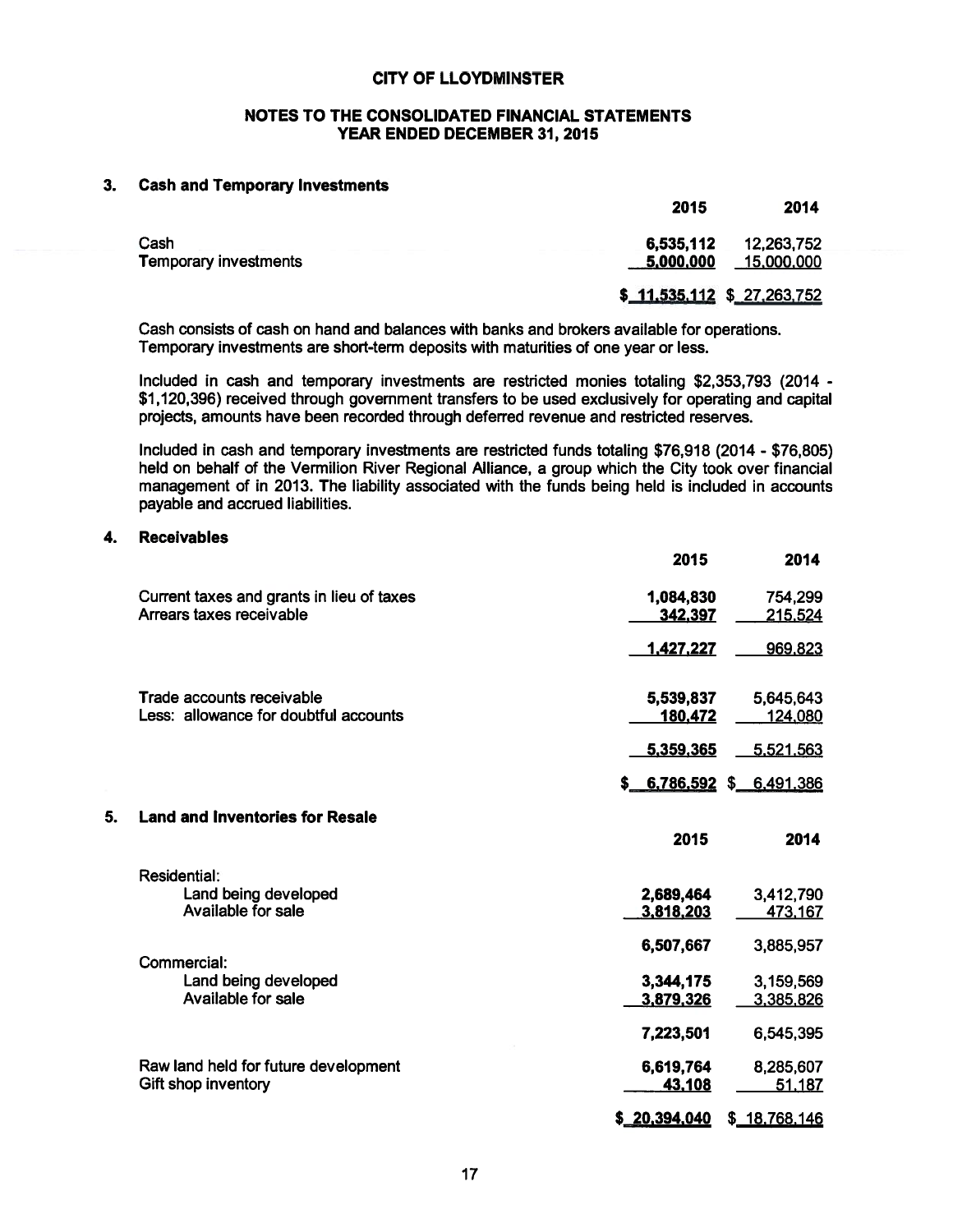### NOTES TO THE CONSOLIDATED FINANCIAL STATEMENTS YEAR ENDED DECEMBER 31, 2015

### **Investments** 6.

|                                            | 2015                 |                     | 2014        |                     |  |
|--------------------------------------------|----------------------|---------------------|-------------|---------------------|--|
|                                            | Cost                 | <b>Market Value</b> | Cost        | <b>Market Value</b> |  |
| <b>Equity shares</b><br>Notes and deposits | 40.017<br>10,080,000 | 40,017<br>9,870,000 | 43,483<br>- | 43,483<br>$\bullet$ |  |
|                                            | \$10,120,017         | 9,910,017           | 43,483      | 43,483<br>S         |  |

Equity shares include equity common shares of local credit unions and co-operatives carried at cost.

Notes and deposits have effective interest rates of 1.35% to 2.80% with maturity dates ranging from February 8, 2017 to July 27, 2020. Notes and deposits are carried at the lower of cost and market value in accordance with the City's policy for financial instruments, as described in Note 1(o).

### **Deferred Revenue** 7.

Deferred revenue consists of funds received which relate to expenditures to be incurred in future periods, as follows:

|                                                         | 2015                         | 2014        |
|---------------------------------------------------------|------------------------------|-------------|
| Alberta - Family and Community Support Services Grant   | 25,915                       | 11,574      |
| Alberta - Municipal Sustainability Initiative - Capital | $\qquad \qquad \blacksquare$ | 381,891     |
| Saskatchewan - New Deal Cities                          | $\blacksquare$               | 558,716     |
| Saskatchewan - Urban Highway Connector Program          | ۰.                           | 168,215     |
| Other grants                                            | 20,500                       | 11,500      |
| <b>Prepaid taxes</b>                                    | 916,624                      | 717,815     |
| Prepaid licenses, rental and utilities                  | 544.088                      | 491,225     |
| <b>Gift certificates</b>                                | 100,970                      | 73,270      |
|                                                         | 1,608,097                    | \$2,414,206 |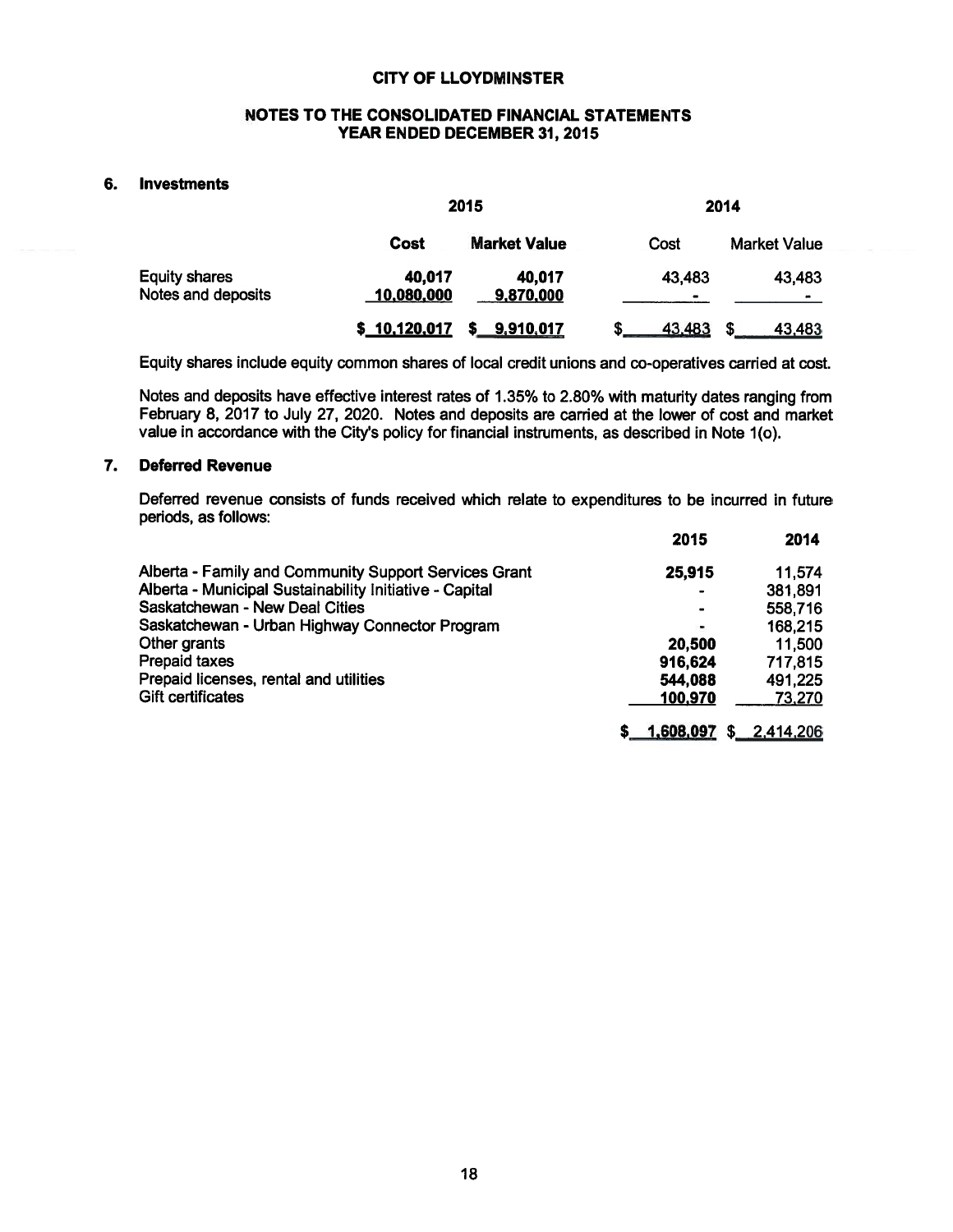### NOTES TO THE CONSOLIDATED FINANCIAL STATEMENTS YEAR ENDED DECEMBER 31, 2015

### **Employee Benefit Obligations** 8.

|                          | 2015      | 2014           |
|--------------------------|-----------|----------------|
| Regular payroll          | 1,160,166 | 845.851        |
| Vacation                 | 377,611   | 571,663        |
| Post-employment benefits | 338.876   | 259,936        |
|                          | 1,876,653 | S<br>1,677,450 |

### **Regular payroll**

The regular payroll liability is comprised of payroll owed to employees for days worked that will not be paid until the next fiscal year.

### **Vacation**

The vacation liability is comprised of the vacation time that employees are deferring to future years. Employees have either earned the benefits (and are vested) or are entitled to these benefits within the next budgetary years.

### **Post-employment benefits**

The City provides a sick leave benefit plan. This plan is based on the accumulation of sick leave credits to a maximum of 120 days. If not utilized during their employment term, the employee is entitled to a cash payment upon retirement based on one-half of the accumulated credit.

The City has not obtained an actuarial accounting valuation for the sick leave benefit plan. The maximum accumulated sick leave liability is \$2,694,550 (2014 - \$2,474,745). The City does not expect to have to pay the full amount and has accrued only a portion of the total liability.

### $9.$ **Defined Contribution Plan**

The Manulife Financial Pension Plan is funded by employee and employer contributions at a rate of 5% of the employee's earnings. Pension benefits are based on accumulated contributions and investment earnings. Under the defined contribution plan, the City's obligations are limited to its contributions.

Details of the Manulife Financial Pension Plan are as follows:

|                                                 |   | 2015       | 2014    |
|-------------------------------------------------|---|------------|---------|
| Number of active City members                   |   | 221        | 198     |
| Member contribution rate (percentage of salary) |   | 5.00%      | 5.00 %  |
| City contribution rate (percentage of salary)   |   | 5.00%      | 5.00%   |
| Member contributions for the year               | S | 516,963 \$ | 479.455 |
| City contributions                              | S | 494,945 \$ | 458,733 |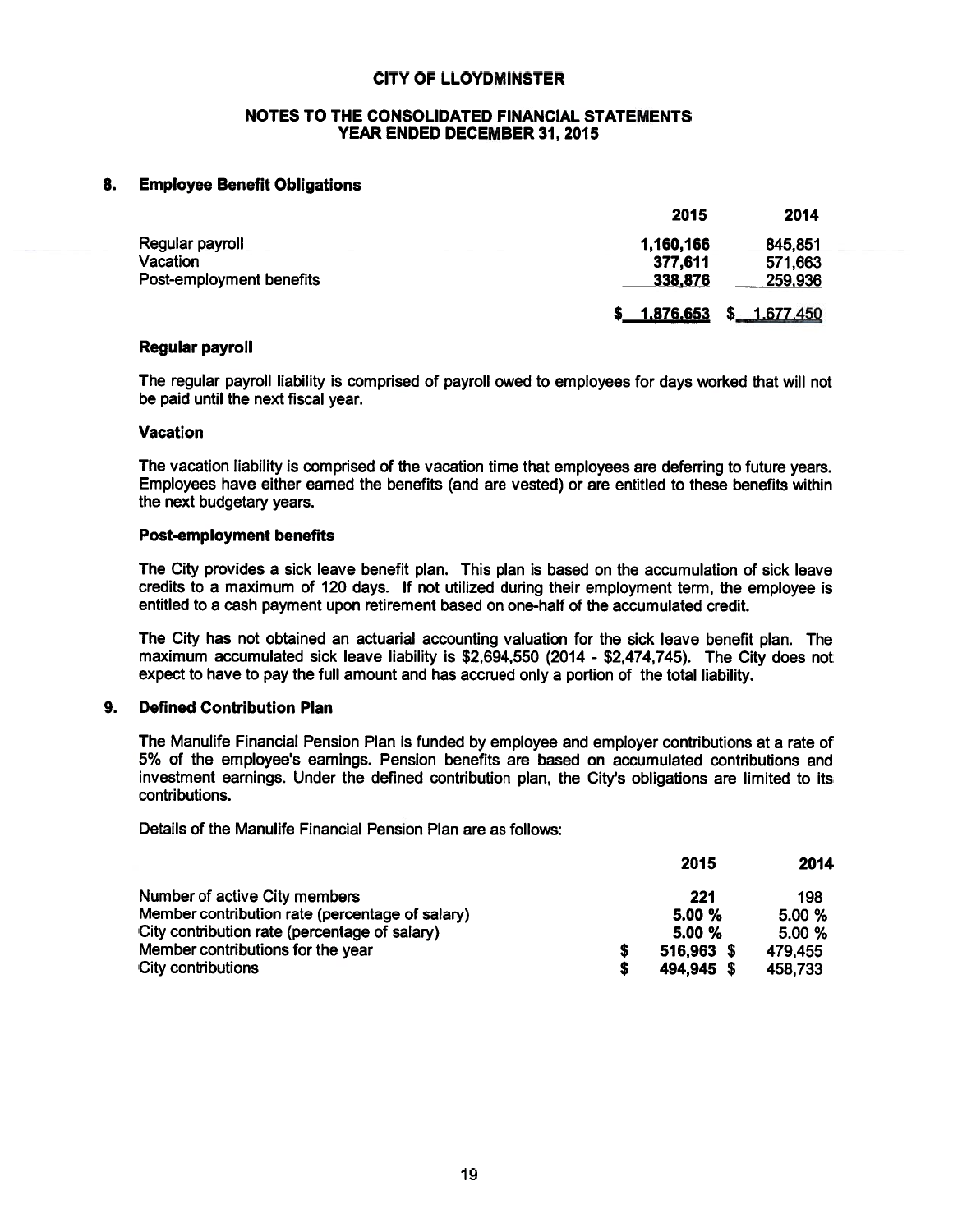### NOTES TO THE CONSOLIDATED FINANCIAL STATEMENTS YEAR ENDED DECEMBER 31, 2015

### 10. Landfill Closure and Post-Closure Liability

The estimated total liability is based on the sum of discounted future cash flows for closure and post-closure activities for 25 years after closure using a discount rate of 3.16% and assuming annual inflation of 2%.

The accrued liability portion is based on the cumulative capacity of Phase 1 of the landfill used at year end compared to the estimated total Phase 1 landfill capacity. Based on the 2006 Functional Landfill Study prepared by an independent consultant, management estimates that 13.28% of the total Phase 1 capacity has been utilized. The Phase 1 site is expected to reach capacity in approximately the year 2046.

The City has not yet designated assets for settling closure and post-closure liabilities.

The following summarizes the total net present value for the estimated costs of Phase 1 of the Sanitary Landfill closure and post closure care: **OOAR**  $0.000$ 

|                                                         | 2015                      | ZU14.   |
|---------------------------------------------------------|---------------------------|---------|
| Estimated closure and post-closure costs, present value | $$6,525,956$ $$5,733,296$ |         |
| Estimated capacity used                                 | $13.28 \%$                | 11.54 % |
| Amount accrued to December 31, 2015                     | 866.359 S                 | 661,359 |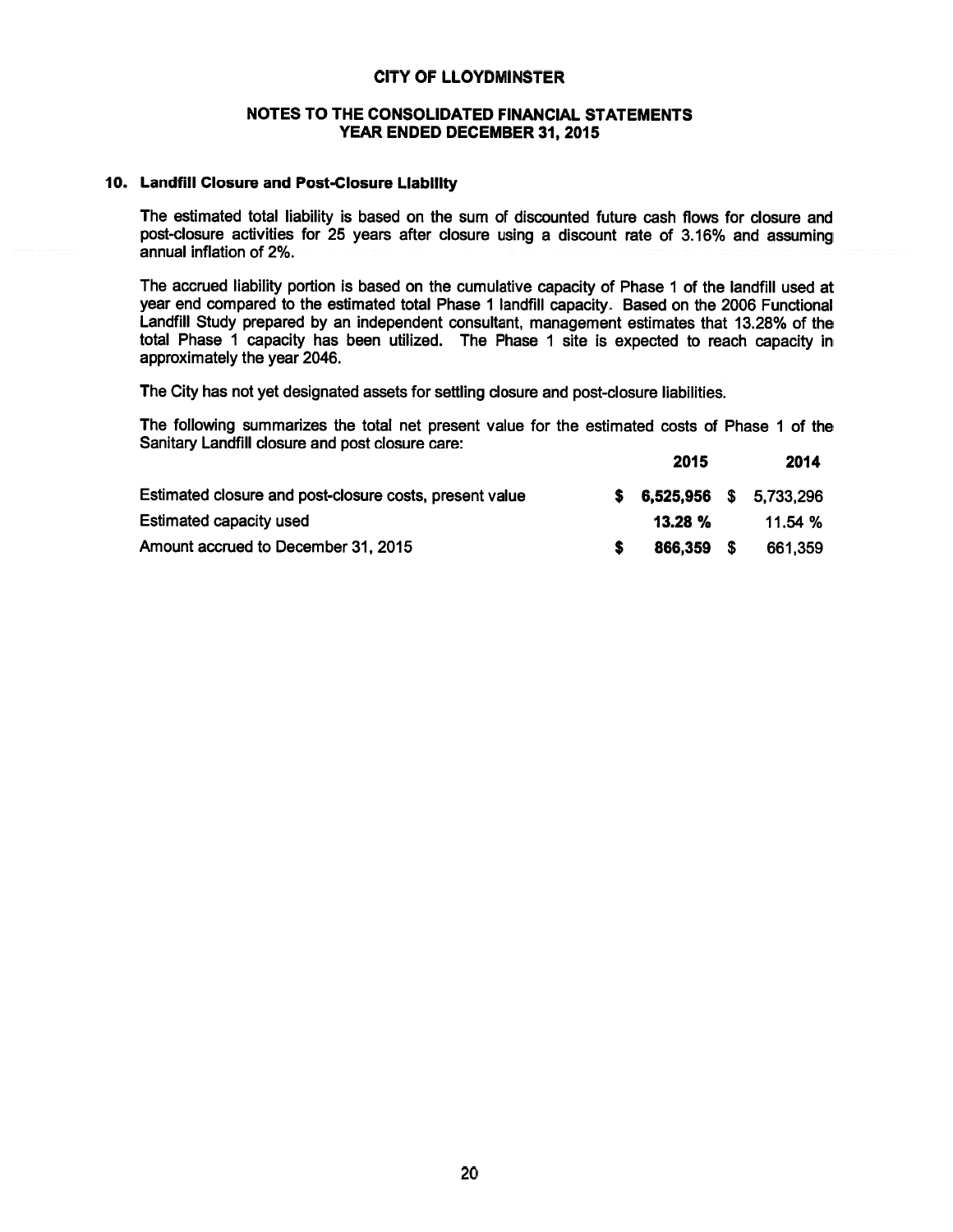### NOTES TO THE CONSOLIDATED FINANCIAL STATEMENTS YEAR ENDED DECEMBER 31, 2015

### 11. Long Term Debt

|     |                                                         | 2015       | 2014                        |
|-----|---------------------------------------------------------|------------|-----------------------------|
| (a) | Mortgage payable                                        |            | 241,400                     |
| (b) | Debenture debt - RCMP Building                          | 5,749,805  | 6,007,208                   |
| (c) | Debenture debt - Operations Centre                      | 18,644,014 | 19,441,237                  |
| (d) | Debenture debt - North South Corridor                   | 5,294,873  | 5,500,000                   |
| (e) | Debenture debt - 25th Street Sanitary Trunk (Lakeside)  | 2,549,562  | $\bullet$                   |
| (f) | Debenture debt - 25th Street Sanitary Trunk (53 Avenue) | 1,400,000  |                             |
| (g) | Debenture debt - Outdoor Pool Upgrade                   | 350,000    |                             |
|     |                                                         |            | $$33,988,254$ \$ 31,189,845 |

- $(a)$ The mortgage was repaid in full during the year.
- The debenture is repayable to Alberta Capital Finance Authority and bears interest at a rate  $(b)$ of 2.942% per annum and matures on December 17, 2032. Semi annual payments are \$216,128.
- The debenture is repayable to Alberta Capital Finance Authority and bears interest at a rate  $(c)$ of 3.033% per annum and matures on March 15, 2033. Semi annual payments are \$690,438.
- $(d)$ The debenture is repayable to Alberta Capital Finance Authority and bears interest at a rate of 2.957% per annum and matures on December 15, 2034. Semi annual payments are \$183,128.
- $(e)$ The debenture is repayable to Alberta Capital Finance Authority and bears interest at a rate of 2.511% per annum and matures on March 16, 2035. Semi annual payments are \$83,081.
- The debenture is repayable to Alberta Capital Finance Authority and bears interest at a rate  $(f)$ of 2.718% per annum and matures on September 15, 2035. Semi annual payments are \$45,602.
- The debenture is repayable to Alberta Capital Finance Authority and bears interest at a rate  $(g)$ of 1.835% per annum and matures on September 15, 2025. Semi annual payments are \$19,235.

Aggregate annual maturities based on current interest rates and terms of repayment follow:

| 2016                | 1,486,345  |
|---------------------|------------|
| 2017                | 1,530,255  |
| 2018                | 1,575,469  |
| 2019                | 1,622,026  |
| 2020                | 1,669,965  |
| 2021 and subsequent | 26,104,194 |
|                     |            |

\$ 33,988,254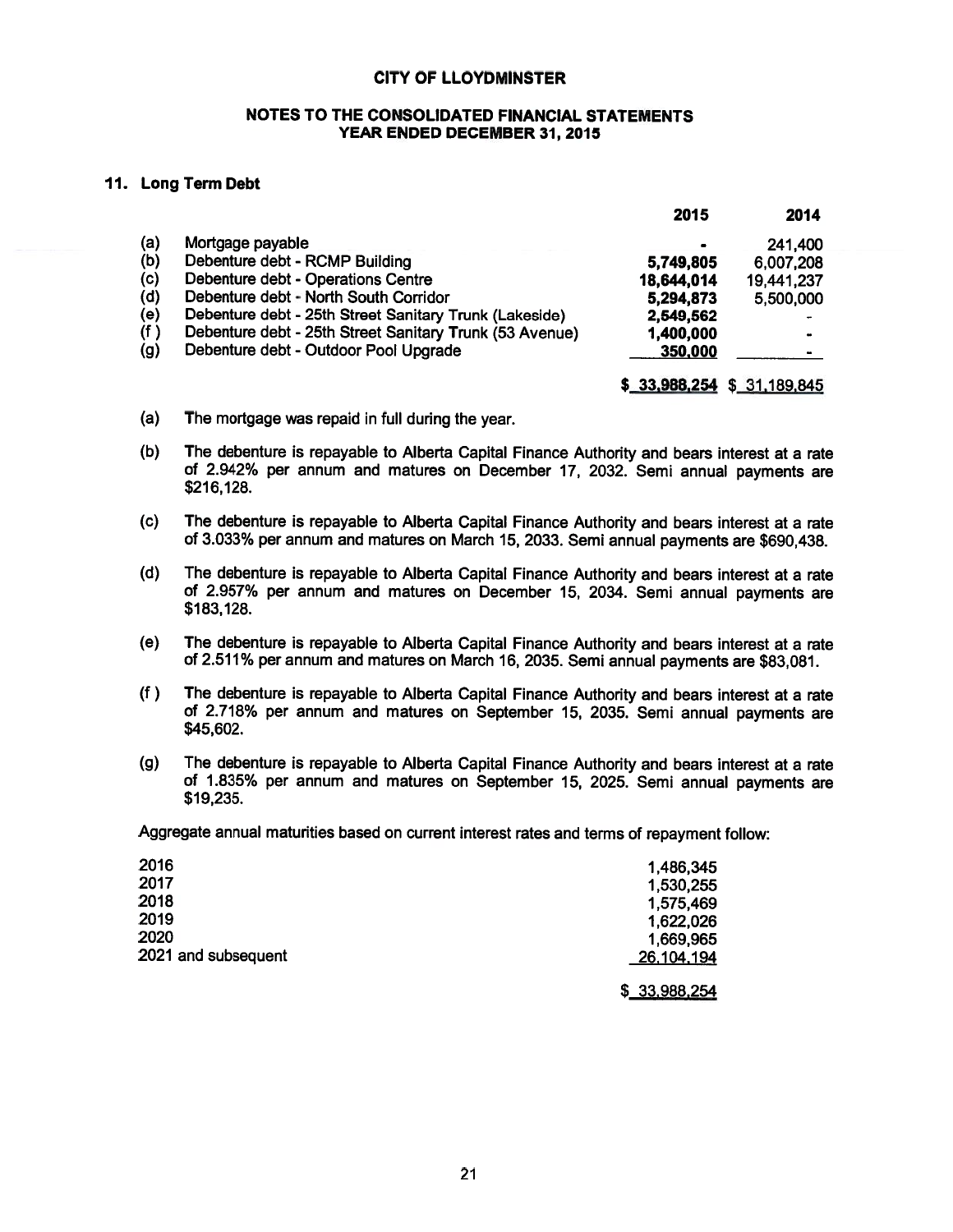### NOTES TO THE CONSOLIDATED FINANCIAL STATEMENTS YEAR ENDED DECEMBER 31, 2015

### 12. Obligations Under Capital Lease

|                                                                       |                  | 2015       |                  | 2014    |
|-----------------------------------------------------------------------|------------------|------------|------------------|---------|
| a)<br>Capital lease - golf carts<br>b)<br>Capital lease - reelmasters | 32,845<br>71,991 | - 5        | 47,076<br>86,686 |         |
|                                                                       |                  | 104,836 \$ |                  | 133,762 |

- $a)$ The capital lease bears interest at a rate of 9.507% per annum, repayable in blended payments of \$3,041 for the months of May through October each year. The lease matures on November 1, 2017 and is secured by the specified equipment.
- The capital lease bears interest at a rate of 7.50% per annum, repayable in blended  $b)$ payments of \$3,472 for the months of May through October each year and a \$20,571 option to purchase at the end of the lease. The lease matures on November 1, 2018 and is secured by the specified equipment.

The following is a schedule of future minimum lease payments together with the balance of the obligation under capital lease.

| 2016<br>2017                        | 39,078<br>39,078 |
|-------------------------------------|------------------|
| 2018                                | 41,403           |
| Total minimum lease payments        | 119,559          |
| Less: amounts representing interest | (14, 723)        |
|                                     | 104,836          |

Included in interest on long term debt is \$10,152 of interest paid on capital lease obligations.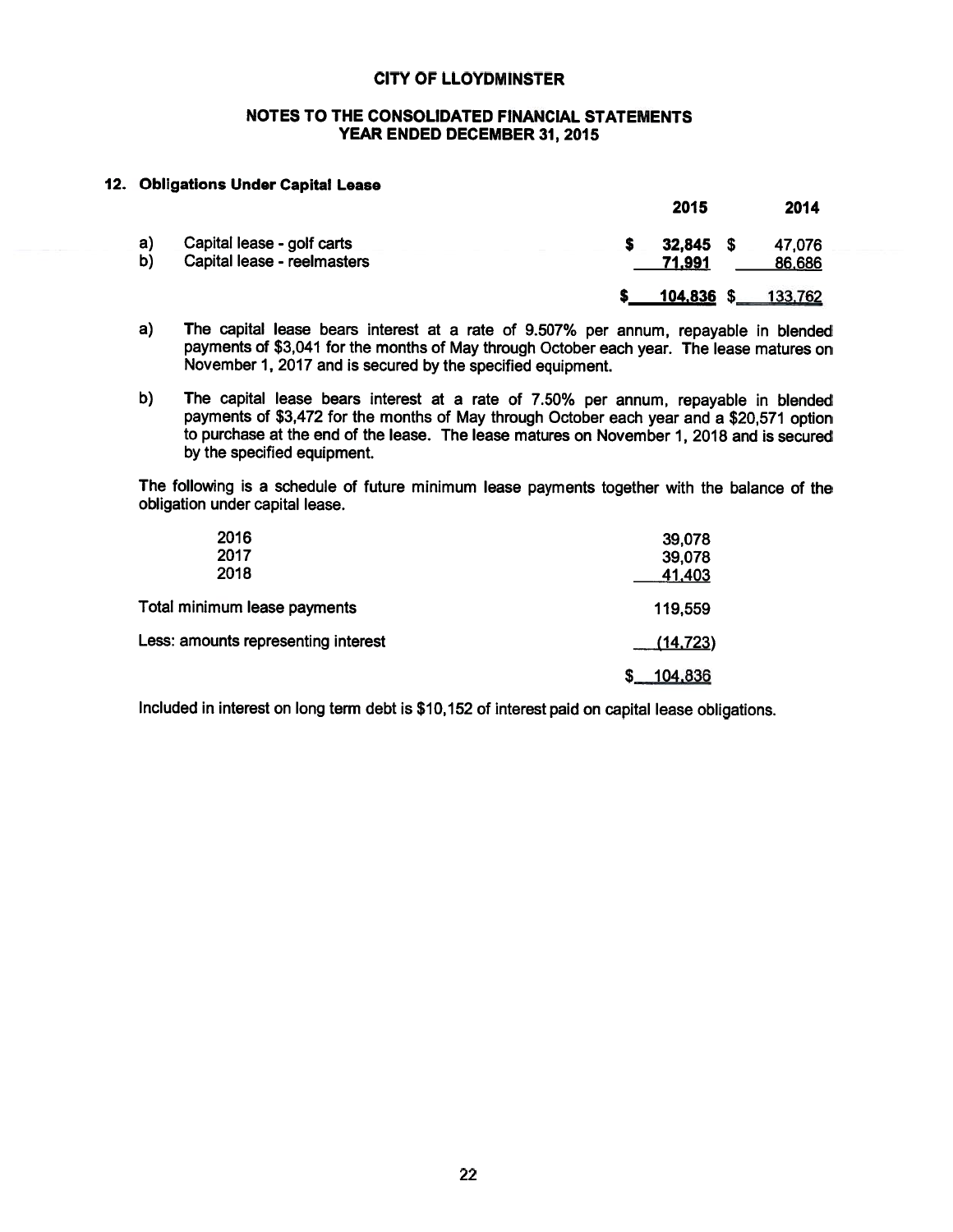### NOTES TO THE CONSOLIDATED FINANCIAL STATEMENTS YEAR ENDED DECEMBER 31, 2015

### 13. Segment Disclosures

The segments have been selected based on the City's municipal financial planning and budget processes. City services are provided by departments. Certain departments that have been disclosed in the segmented information, along with the services they provide, are as follows:

### $(a)$ **Protective Services**

Protective services operate 911 emergency response, by-law enforcement, RCMP contract operations, fire prevention and suppression.

 $(b)$ **Public Works** 

> Public works provides engineering services, maintains roadway surfaces, street lighting. traffic signals, operates the storm drainage system, airport services and the City equipment pool. Utilities operation is divided between solid waste management, recycling, collection and landfill operation. Water and sewer operations are divided between water and sewer utility which operates water intake, treatment, distribution and sanitary sewage treatment and removal.

 $(c)$ Administration

> Administration manages municipal buildings, property assessment contract services, City investments, cash collection and management services. It also oversees grants to senior citizen's taxi service and the handivan service.

 $(d)$ **Planning & Engineering** 

> Planning & engineering carries out zoning and subdivision approvals, issues development permits and manages building permits and inspections, development levies, contributed tangible capital assets and residential and commercial lots sales.

 $(e)$ **Recreation & Facilities** 

> Recreation & facilities operates economic development and tourism programs, recreation facilities including parks, cemetery, campground, swimming pools, arenas, museum and art gallery and oversees community grant programs including family and community support services. It also oversees grants to Lloydminster Public Library and Theatre.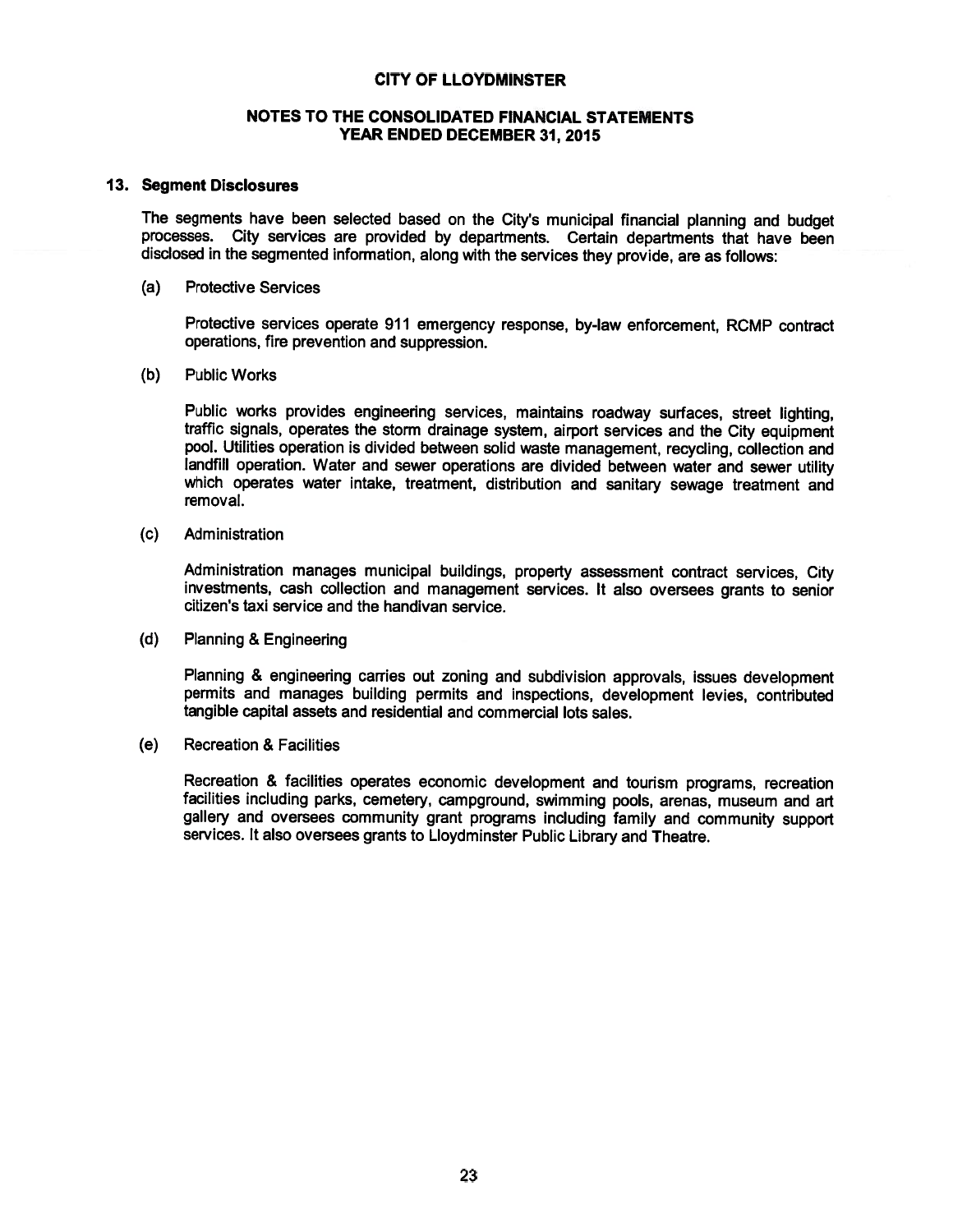### NOTES TO THE CONSOLIDATED FINANCIAL STATEMENTS YEAR ENDED DECEMBER 31, 2015

### 14. Surplus

|                                                                | 2015                        | 2014                      |
|----------------------------------------------------------------|-----------------------------|---------------------------|
| Surplus invested in tangible capital assets<br>General surplus | 429,417,903<br>20,077,537   | 408,864,529<br>28,461,340 |
|                                                                | \$449,495,440 \$437,325,869 |                           |

### 15. Internal Reserves

|                              | <b>Opening</b><br>balance | <b>Transfers</b><br>from other<br>funds | <b>Transfers</b><br>to other<br>funds | <b>Interest</b><br>earned | <b>Closing</b><br>balance |
|------------------------------|---------------------------|-----------------------------------------|---------------------------------------|---------------------------|---------------------------|
| Equipment pool               | 1,000,000                 | 759,694                                 | (4,825)                               | 16,219                    | 1,771,088                 |
| Offsite reserves             | 3,907,956                 | 5,431,340                               | (2,574,656)                           | 67,345                    | 6,831,985                 |
| Subdivision prepaid          |                           |                                         |                                       |                           |                           |
| improvement                  | 1,975,723                 |                                         |                                       | 28,518                    | 2,004,241                 |
| <b>Engineering capital</b>   | 21,951                    | 513,245                                 |                                       | 3,863                     | 539,059                   |
| Revolving capital fund / CTF | 706,195                   | 2,090,541                               |                                       | 20,184                    | 2,816,920                 |
| Park development assessment  | 35,889                    |                                         |                                       | 518                       | 36,407                    |
| Parks and recreation capital | 637,877                   | 113,629                                 |                                       | 10,847                    | 762,353                   |
| New cultural facility        | 668                       | 100,100                                 |                                       | 727                       | 101,495                   |
| Water and sewer system       | 57,492                    | 201,763                                 | (259, 255)                            |                           |                           |
|                              | \$8,343,751               |                                         | $$9,210,312$ $$(2,838,736)$ \$        | 148,221                   | \$14,863,548              |
|                              |                           |                                         |                                       |                           |                           |

### **16. Restricted Reserves**

|                            | Opening<br>balance           | <b>Transfers</b><br>from other<br>funds | <b>Transfers</b><br>to other<br>funds | <b>Interest</b><br>earned | Closing<br>balance |
|----------------------------|------------------------------|-----------------------------------------|---------------------------------------|---------------------------|--------------------|
| AB Federal gas tax fund    | $\qquad \qquad \blacksquare$ | 2,136,541                               | (962, 809)                            | 12,722                    | 1,186,454          |
| SK Federal gas tax fund    | $\bullet$                    | 1,113,765                               | $\blacksquare$                        | 12,663                    | 1,126,428          |
| Public reserve - municipal | 161,842                      |                                         | $\bullet$                             | 2,336                     | 164,178            |
|                            |                              | <u>161,842 \$ 3,250,306</u>             | $(962, 809)$ \$                       | 27,721                    | \$2,477,060        |

### 17. Guarantees

The City has guaranteed the bank loan of a local not-for-profit group to a maximum amount of \$240,000. The bank loan is repayable over a 60 month term at monthly blended payments of \$2,607, including interest at a rate of 5.51% per annum and expires November 2020. The bank loan is secured by a general security agreement on the personal property of the group. The bank indebtedness amounted to \$136,342 at December 31, 2015. No liability has been accrued in the financial statements as no payments are expected to be made.

### 18. Debentures

City Council has outstanding approved bylaws for borrowings by way of debentures as at December 31, 2015 as follows: Completion of Wastewater Mechanical Upgrade for \$2,500,000 and Completion of the 2015 Water and Sewer Replacement Program for \$3,000,000.

On March 15, 2016, a debenture for Completion of the Russ Robertson Arena Expansion of \$1,365,000 was drawn and outstanding. The debenture is repayable to Alberta Capital Finance Authority and bears interest at a rate of 2.081% per annum and matures on March 15, 2026. Semi annual payments are \$75,951.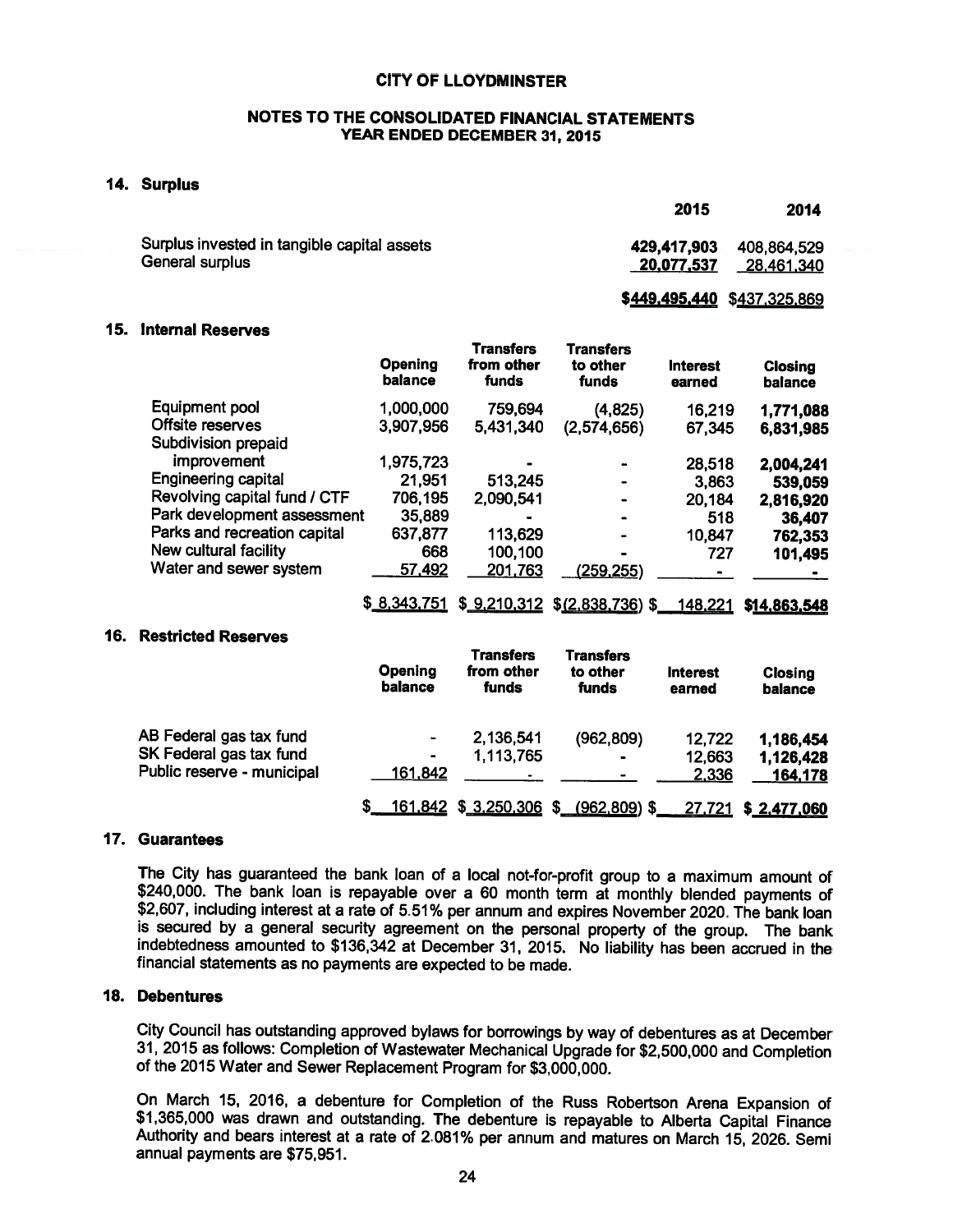### NOTES TO THE CONSOLIDATED FINANCIAL STATEMENTS YEAR ENDED DECEMBER 31, 2015

### 19. Subsequent Events

On March 14, 2015, Council approved the sale agreement between Husky Oil Operations Ltd. and the City for the purchase of approximately 10.77 acres of land valued at \$1,292,346. The purchase is to be financed through borrowing by debenture an amount equal to the purchase price. The purchase is expected to occur in 2016.

### 20. Approval of Financial Statements

Council and Management have approved these consolidated financial statements.

### 21. Comparative Amounts

Certain 2014 comparative figures have been reclassified to conform with the financial statement presentation adopted in the current year. The reclassifications resulted in no effect on reported net income.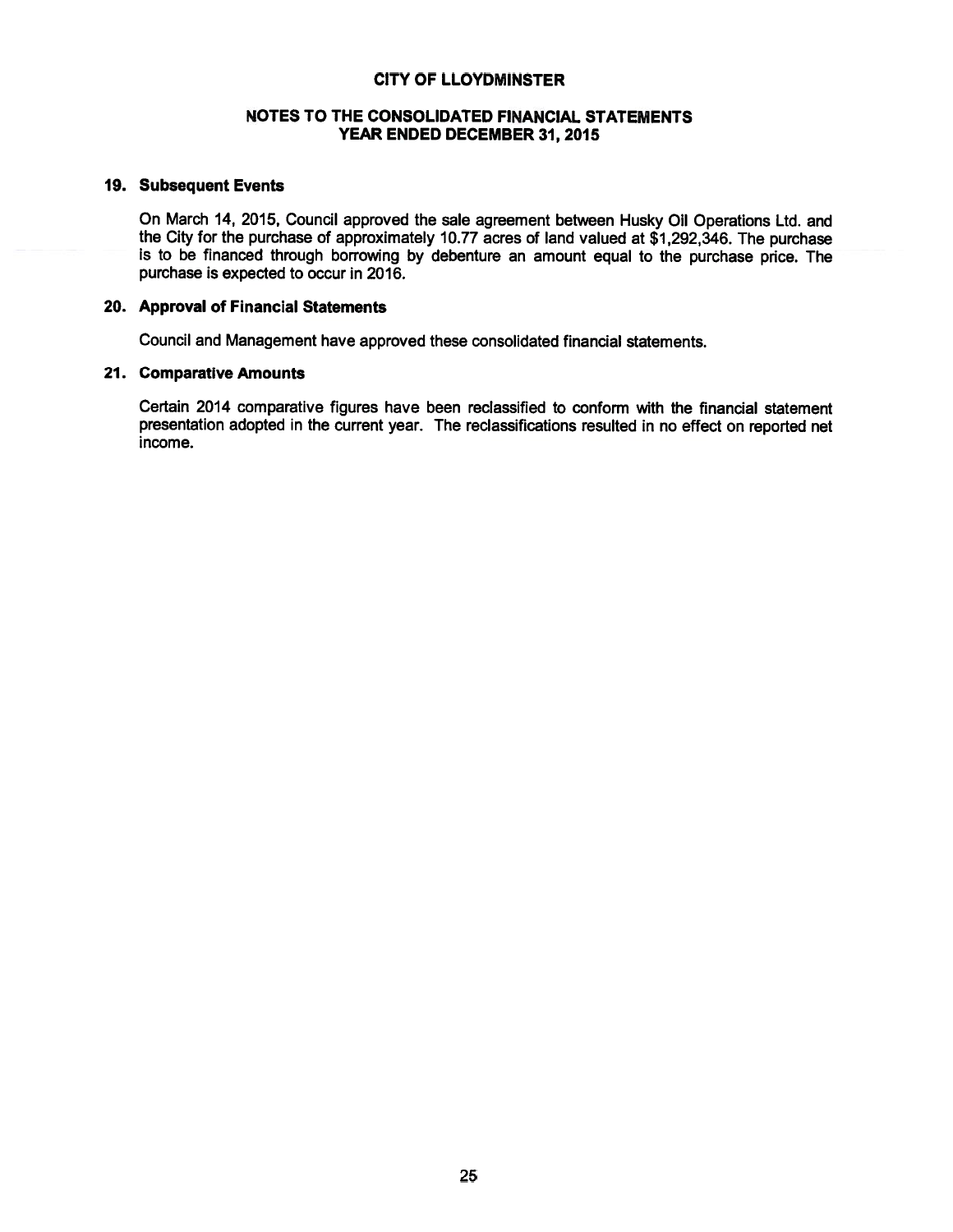### Employee Remuneration

December 31

### 2015

Lists the names, most recent job title, and base salary for each employee of the City of Lloydminster who remuneration exceeded \$50,000 in 2015.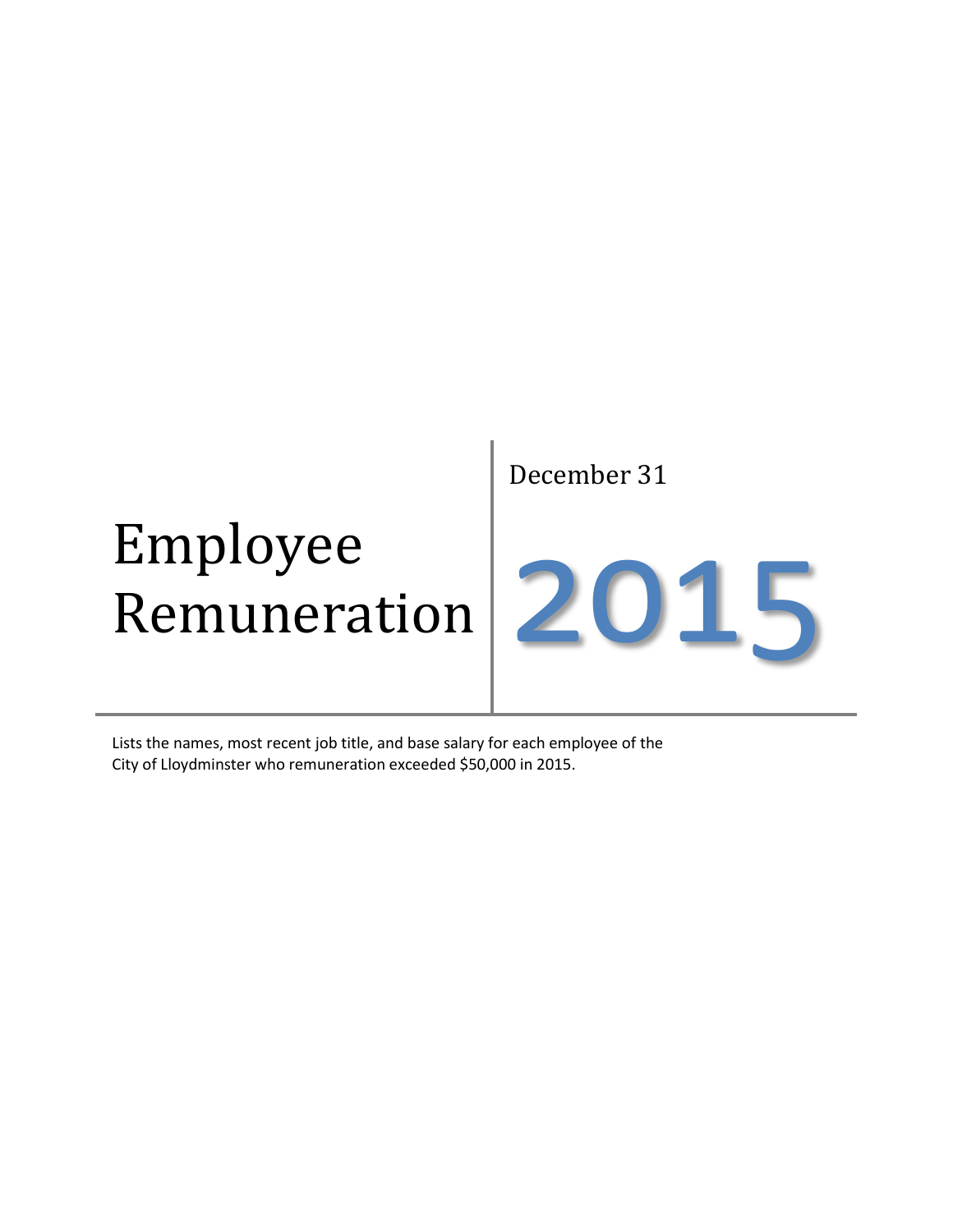| <b>Name</b>          | <b>Position</b>                                     | Regular<br><b>Earnings</b> |
|----------------------|-----------------------------------------------------|----------------------------|
| Ackerman, Fredrick   | General Manager, Airport                            | 106,920.00                 |
| Adams, Pam           | Coordinator, RCMP Court & Exhibits                  | 69,589.44                  |
| Aguinaldo, Warren    | Project Lead, Traffic Branch                        | 81,145.91                  |
| Albert, Brett        | <b>Plant Operator</b>                               | 65,102.01                  |
| Albert, Carolyn      | Administrator, Payroll & Benefits                   | 62,131.68                  |
| Allchurch, Howard    | <b>Equipment Operator</b>                           | 54,219.90                  |
| Ambrus, Jim          | Foreman, Roads                                      | 87,933.60                  |
| Anderson, Craig      | <b>Municipal Worker 2</b>                           | 79,482.64                  |
| Andres, Trent        | <b>Systems Analyst</b>                              | 62,184.24                  |
| Austin, Perry        | <b>Municipal Worker 2</b>                           | 58,041.98                  |
| Baier, Logan         | Distributions & Collections Operator                | 50,310.84                  |
| Bancroft, Morgan     | <b>Treatment Plants Operator 2</b>                  | 65,170.49                  |
| Becker, Terry N.     | <b>Plant Operator</b>                               | 65,294.71                  |
| Bennett, Richard     | Manager, Geomatics                                  | 104,650.08                 |
| Benoit, Jonathan     | <b>Municipal Worker 2</b>                           | 50,472.79                  |
| Blais, Clifford      | Supervisor, Stores                                  | 75,146.40                  |
| Bottorff, Travis     | Manager, Fleet Services                             | 102,837.60                 |
| Brunton, Sandra      | <b>Treatment Plants Operator 3</b>                  | 62,702.00                  |
| Buchan, Lisa         | Director, Finance and Information Services (Acting) | 97,994.99                  |
| Bull, Chris          | Distribution & Collection Operator                  | 52,751.19                  |
| Burton, Terry        | Director, Planning & Engineering                    | 140,702.40                 |
| Cagaoan, Gerry       | Distribution & Collection Operator                  | 52,800.49                  |
| Carroll, Glenn       | <b>City Manager</b>                                 | 207,902.40                 |
| Cayford, Alan        | Director, Public Works                              | 135,491.20                 |
| Cholewa, Bryar       | <b>Treatment Plants Operator 2</b>                  | 60,498.00                  |
| Cimatu, Beatriz      | Municipal Worker 2                                  | 50,357.84                  |
| Clarey, Steven       | <b>Treatment Plants Operator 2</b>                  | 57,158.80                  |
| Code, Landon         | Manager, Wastewater Treatment                       | 101,046.74                 |
| Corrigall, Todd      | General Manager, Communications & Marketing         | 76,506.36                  |
| Costales, Osbhorne   | Senior Equipment Operator                           | 58,797.13                  |
| Cote, Marie-Pierre   | <b>Executive Assistant, Strategy</b>                | 59,778.40                  |
| Coulter, Megan       | General Manager, People (Acting)                    | 102,837.61                 |
| Cuthill, Melissa     | Distribution & Collection Operator 2                | 63,341.45                  |
| Danielson, Anne      | <b>Emergency Management Coordinator</b>             | 85,474.99                  |
| Davy, Jackie         | <b>Executive Assistant</b>                          | 64,238.40                  |
| Dela Rosa, Karen     | General Manager, Waste Services                     | 104,783.12                 |
| Deslaurier, Patricia | <b>Municipal Worker 2</b>                           | 50,393.98                  |
| Dodman, Jennifer     | Supervisor, Lifeguards/Instructors                  | 58,586.29                  |
| Dow, Heather         | Manager, Arenas                                     | 87,384.08                  |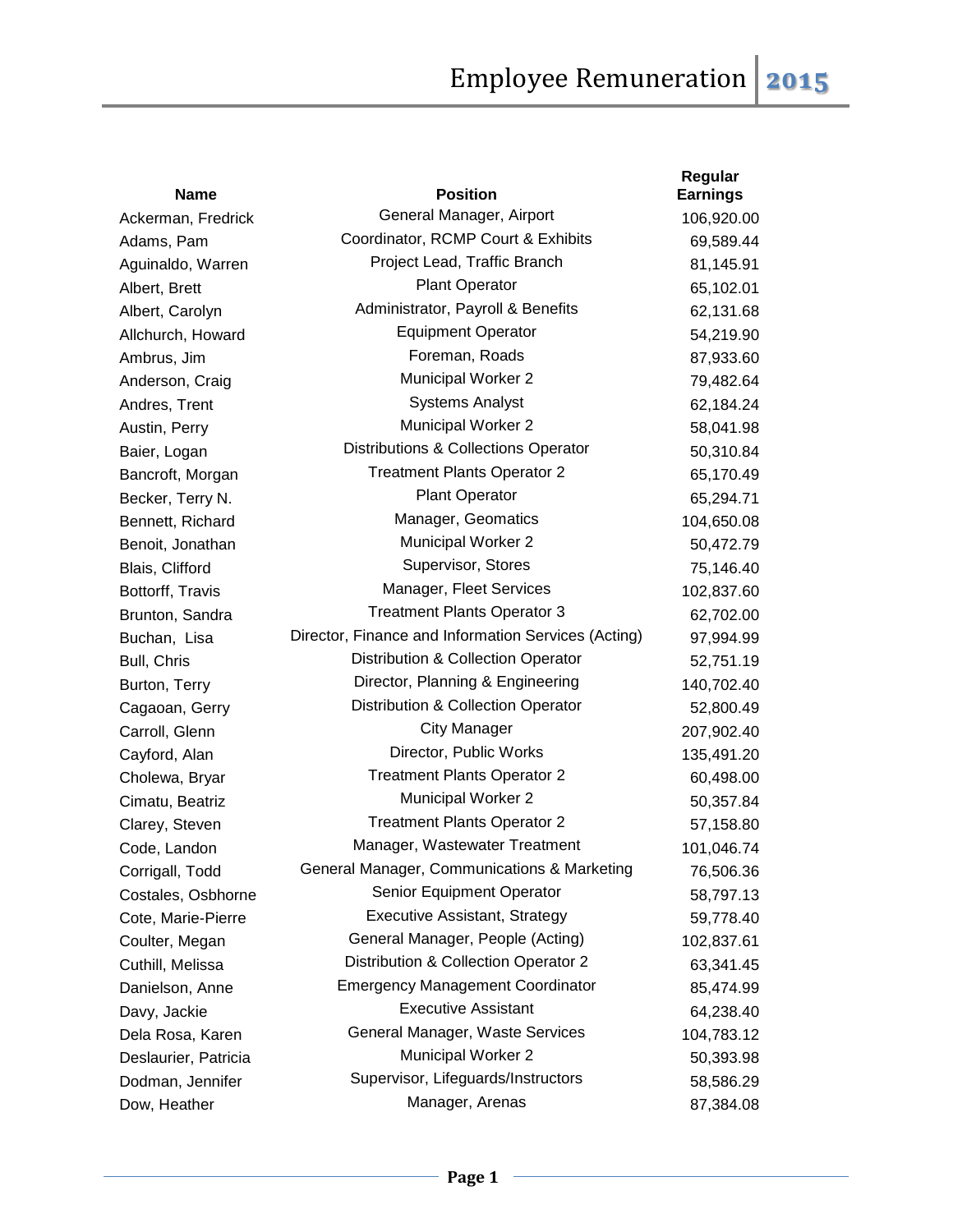| Du, Baorong (Paul) | <b>Crime Analyst</b>                              | 56,595.52  |
|--------------------|---------------------------------------------------|------------|
| Dunstan, Nicholas  | <b>Building Maintenance Lead</b>                  | 82,425.84  |
| Edwards, Alexis    | <b>GIS Technician</b>                             | 68,372.72  |
| Ehelebe, Diana     | Coordinator, Community Development                | 64,809.60  |
| Elliott, Cassie    | <b>Recreation Programmer 2</b>                    | 52,044.32  |
| Esquirol, Ashley   | 911 LOCC                                          | 51,834.00  |
| Fair, Brooke       | <b>Financial Controller</b>                       | 87,933.66  |
| Faltermeier, Lana  | Foreman, Custodial                                | 80,816.81  |
| Fawcett, Kendall   | Supervisor, Payroll & Benefits                    | 71,984.48  |
| Folstad, James     | <b>Equipment Operator</b>                         | 53,963.72  |
| Forbes, Kirk       | Senior Equipment Operator                         | 59,974.54  |
| Fournier, Joelle   | Supervisor, Wellness Centre                       | 58,224.01  |
| Frasz, Wade        | Manager, Airport                                  | 102,837.60 |
| Garnier, Robin     | <b>Equipment Operator</b>                         | 58,030.38  |
| Greschner, Leslie  | Lab Technician                                    | 64,675.69  |
| Hawes, Cherie T.   | Assistant Supervisor, RCMP Admin                  | 62,968.00  |
| Henning, Dave      | Manager, Roadway Services                         | 102,837.60 |
| Herbus, Sharon     | Director, Strategy                                | 132,564.64 |
| Hopko, Jamie       | Manager, Water Treatment                          | 92,964.80  |
| Hudson, Gord       | <b>Equipment Operator</b>                         | 56,745.20  |
| Jackson, Dale      | <b>Equipment Operator</b>                         | 57,919.76  |
| Jeffery, Darwin    | Senior Equipment Operator                         | 64,031.85  |
| Jeffery, Kelly     | Parks Caretaker                                   | 56,268.89  |
| Johnson, Lloyd     | Supervisor, SSC                                   | 72,380.65  |
| Keats, John        | <b>Building Maintenance Technician</b>            | 63,885.50  |
| Kembel, Beth       | Senior Policy Advisor                             | 101,688.32 |
| Kennedy, Penny     | Admin Support 1                                   | 65,223.78  |
| Kondro, Eugene     | Senior Treatment Plants Operator                  | 76,551.10  |
| Kuervers, Tracey   | Head Watch Support 1                              | 56,780.92  |
| Lagace, Gilles     | <b>Equipment Operator</b>                         | 52,127.90  |
| Lancaster, Patrick | General Manager, Cultural & Social Services       | 98,665.70  |
| Le, Trisha         | <b>Business Development Lead - Land Division</b>  | 120,290.40 |
| Leaman, Wendy      | Senior Executive Assistant to the Mayor & Council | 77,787.00  |
| Lecomte, Kelly     | Heavy Duty Technician                             | 51,408.00  |
| Leeper, Lloyd      | Supervisor, Geomatics                             | 89,466.67  |
| Leonard, Heather   | <b>Treatment Plants Operator 1</b>                | 56,786.40  |
| Letwenuk, Brian    | Foreman, Fleet Services                           | 86,920.37  |
| Levy, Paul         | Development Coordinator                           | 84,021.62  |
| Loewen, Della      | Supervisor, Public Safety                         | 78,902.82  |
| Long, Aaron        | Network Analyst                                   | 72,324.08  |
| Lopez, Leilanie    | <b>GIS Technician</b>                             | 68,470.50  |
| Loydl, Kevin       | Assistant Supervisor, Arenas (Plants)             | 68,870.40  |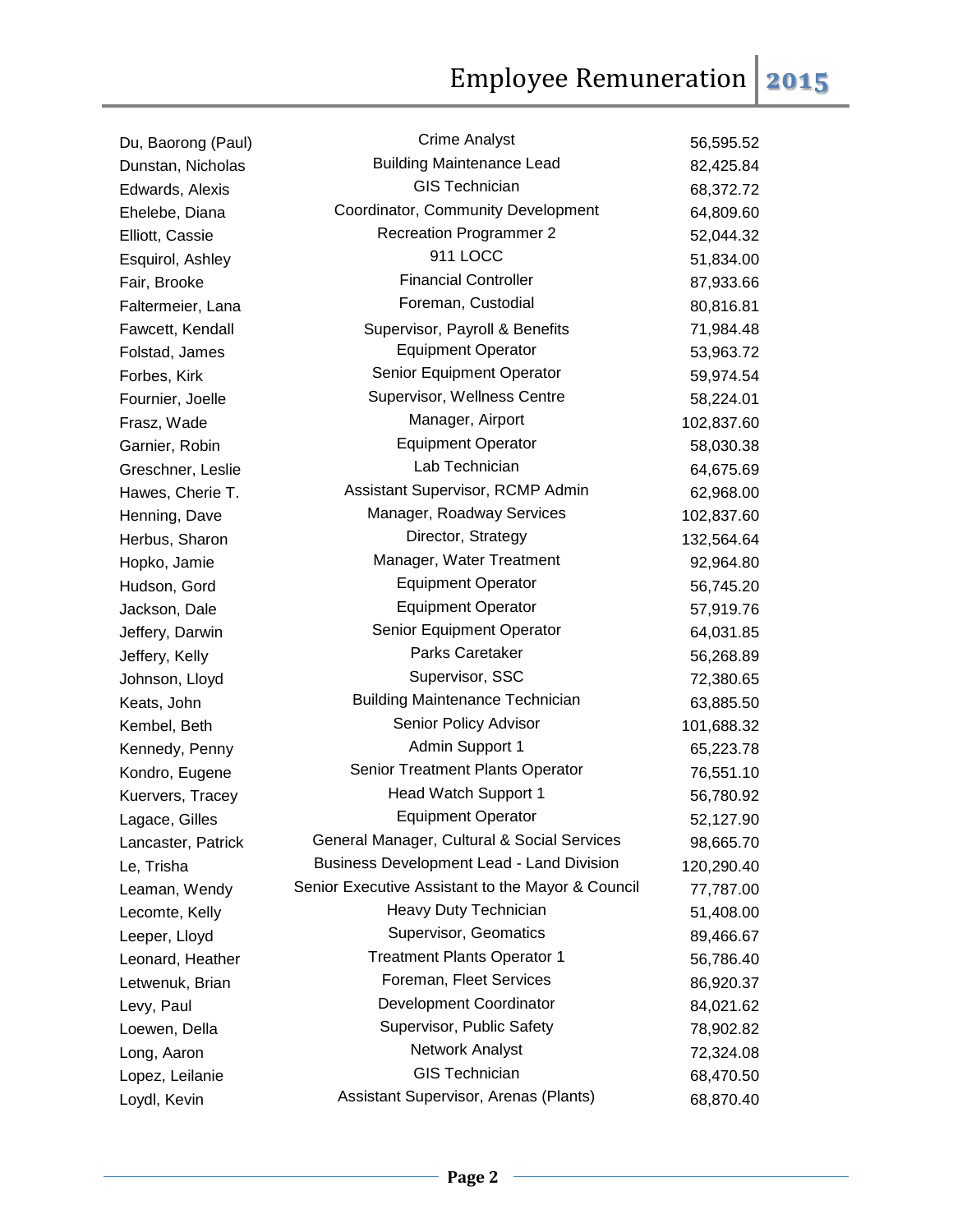| Luedtke, Dwight          | <b>Equipment Operator</b>                   | 57,919.76  |
|--------------------------|---------------------------------------------|------------|
| Mackenzie, Paul          | <b>Equipment Operator</b>                   | 58,164.38  |
| Madsen, Barry            | <b>Building Maintenance Technician</b>      | 62,327.68  |
| Maltby, Joey             | <b>Information Project Manager</b>          | 82,520.96  |
| Marinier, Gerry          | Senior Equipment Operator                   | 65,223.76  |
| Martin, Brad             | Deputy Fire Chief                           | 69,843.06  |
| McDonald, Charles        | Manager, Waste & Recycling                  | 81,831.23  |
| McDonald, Terence        | Senior Equipment Operator                   | 66,787.20  |
| McHugh, Peter            | General Manager, Facilities                 | 118,972.16 |
| McKechnie, Cheryl        | Coordinator, Training & Recruitment         | 72,252.00  |
| Michalenko, Bob          | Municipal Worker 2                          | 54,476.00  |
| Monnich, Cliff           | Heavy Duty Technician                       | 51,369.92  |
| Morrison, Kirk           | Deputy CAO                                  | 174,232.16 |
| Neumann, Mark            | Coordinator, Advertising & Sales            | 91,655.20  |
| Newlin, Don              | <b>Business Analyst</b>                     | 146,253.60 |
| Newton-Garner,<br>Jordan | <b>Fire Chief</b>                           | 99,180.00  |
| Nickless, Calvin         | Deputy Fire Chief, Maintenance              | 87,933.60  |
| Nielsen, Blake           | Superintendant, Parks                       | 102,837.60 |
| Obchansky, Jennifer      | Head Watch Support 1                        | 56,546.02  |
| Olsen, Lean C.           | <b>RCMP Admin Support</b>                   | 57,919.77  |
| Olynyk, Tylor            | <b>Equipment Operator</b>                   | 54,186.08  |
| Oman, Brandy             | <b>RCMP Admin Support</b>                   | 59,914.58  |
| Pare, Leo                | Coordinator, Media & Digital Communications | 52,586.40  |
| Parr, Raymond J.         | <b>Municipal Worker 2</b>                   | 52,630.20  |
| Paterson, Sean           | Foreman, Parks                              | 82,102.24  |
| Patey, Crystal           | <b>Senior Accounting Clerk</b>              | 87,933.69  |
| Patey, Danny             | <b>Equipment Operator</b>                   | 57,968.34  |
| Paul, Dennis             | Senior Equipment Operator                   | 65,223.78  |
| Paul, Ron                | Utilityman                                  | 57,919.76  |
| Paulson, Bryanna         | Municipal Worker 2                          | 51,735.84  |
| Perkins, Cindy           | <b>HR Generalist/Recruiter</b>              | 59,942.40  |
| Phee, Amy                | <b>Planning Assistant</b>                   | 57,749.79  |
| Pidkowa, Natasha         | Planner 1                                   | 91,973.60  |
| Pilgrim, Bruce           | <b>Equipment Operator</b>                   | 57,919.76  |
| Pocha, Chelsea           | Assistant Supervisor, RCMP Admin            | 69,405.70  |
| Pretty, Marie            | <b>Executive Administrator</b>              | 113,327.84 |
| Pretty, Scott            | Manager, Grants and Assessments             | 74,868.08  |
| Rawson, Steven           | <b>Bylaw Enforcement Officer</b>            | 55,042.48  |
| Reeves, Cody             | <b>Equipment Operator</b>                   | 51,757.44  |
| Reeves, Hiram            | <b>Equipment Operator</b>                   | 57,919.76  |
| Rekimowich, Cindy        | General Manager, Parks & Recreation         | 120,290.41 |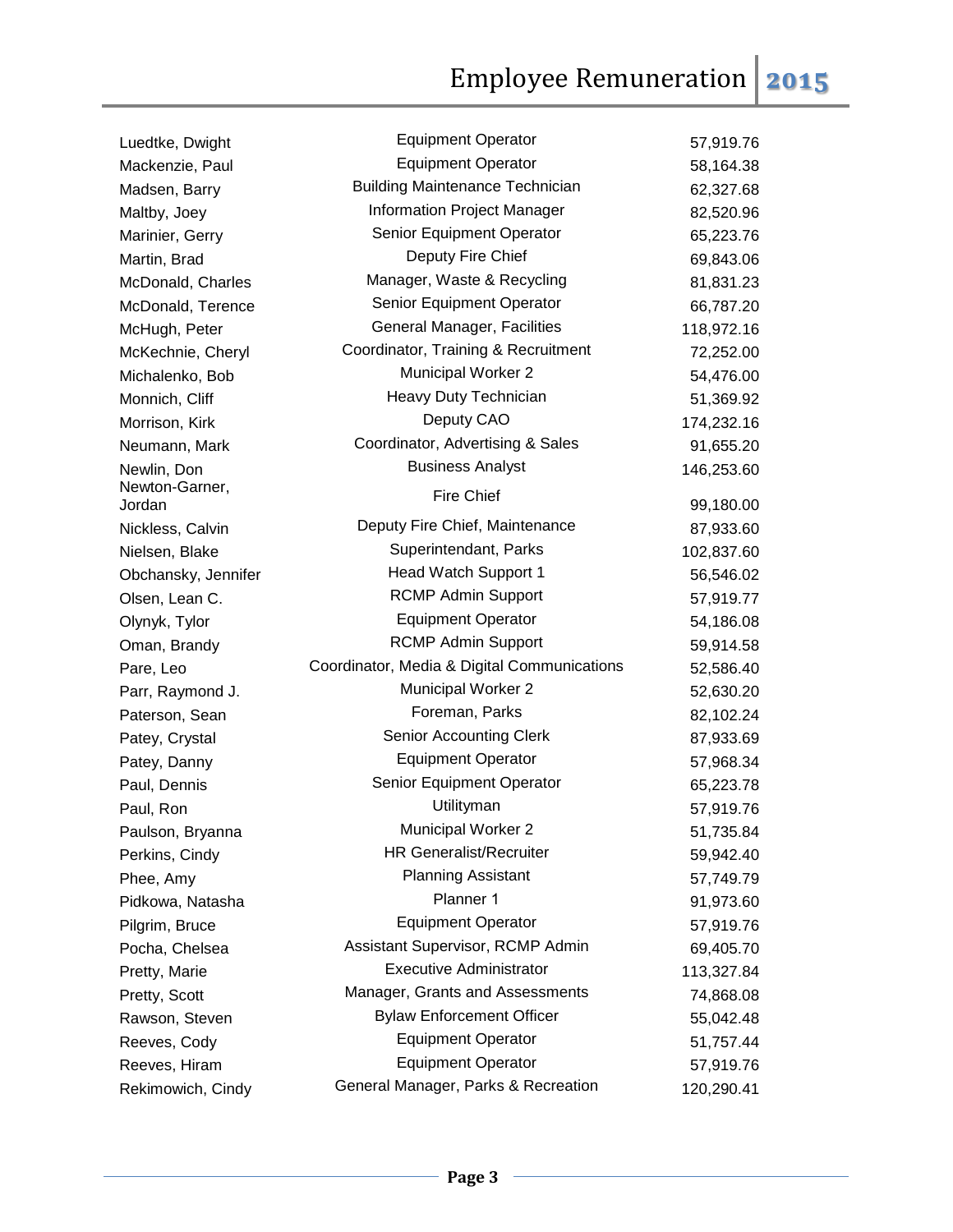| Reyes, Johanna              | <b>Executive Assistant</b>                     | 55,855.87  |
|-----------------------------|------------------------------------------------|------------|
| Reynolds, Allie<br>*Steven* | Senior Equipment Operator                      | 63,129.52  |
| Ringland, Wes               | <b>Municipal Worker 2</b>                      | 51,754.40  |
| Roach, Dayna                | Manager, RCMP Admin                            | 96,382.24  |
| Rodwell, Doug               | General Manager, Public Safety                 | 114,399.04 |
| Romaine, Justin             | <b>Equipment Operator</b>                      | 57,950.54  |
|                             | Senior Equipment Operator                      |            |
| Rurka, Jerry                | Foreman, Water & Distribution                  | 65,406.46  |
| Rushton, Keith              | <b>Engineering Support Specialist</b>          | 80,943.04  |
| Samarin, Michelle           | Intermediate Accounting Clerk                  | 87,933.62  |
| Sattler, Kyle               | Foreman, Buildings & Operations                | 51,390.26  |
| Schenker, Randy             |                                                | 87,933.60  |
| Schwebius, Paul             | General Manager, Information Services          | 120,930.41 |
| Segundo, Thom               | <b>Municipal Worker 2</b>                      | 51,830.64  |
| Segundo, Tommy              | Senior Equipment Operator                      | 60,656.65  |
| Shortt, Roxanne             | Land Use Technician                            | 73,968.02  |
| Sigua, Levin                | <b>Municipal Worker 2</b>                      | 50,452.01  |
| Sigua, Lorenzo              | Plant Operator                                 | 52,974.20  |
| Singler, Darcy              | <b>Building Maintenance Technician</b>         | 62,436.90  |
| Sissons, Jerilyn            | <b>Executive Assistant, RCMP GIS</b>           | 59,136.68  |
| Smart, Amy                  | General Manager, Legislative Services          | 104,277.98 |
| Soltys, Sacha               | Project Manager, Facilities                    | 62,648.41  |
| Sorochan, Fallon E.         | <b>Information Officer</b>                     | 57,116.01  |
| Stang, Don                  | Director, Community Services                   | 130,721.84 |
| Stang, Kirsten              | Coordinator, Marketing                         | 70,511.39  |
| Stefanuk, Kyra              | Manger, LCSC Term                              | 57,163.19  |
| Stenstrom, Oscar            | <b>Plant Operator</b>                          | 65,178.13  |
| Stucka, Janet               | Admin Support                                  | 57,471.54  |
| Swereda, Susan              | Municipal Worker 2                             | 51,097.85  |
| Sywenky, John               | Senior Equipment Operator                      | 65,223.76  |
| Tanquis, Doris              | Foreman, Landfill                              | 81,100.15  |
| Tetz, Keith                 | Mechanic - Journeyman                          | 75,354.01  |
| Tichkowsky, Stuart          | Foreman, Parks                                 | 80,283.23  |
| Tourand, Allan              | <b>Equipment Operator</b>                      | 56,528.25  |
|                             | General Manager, Lloydminster Golf and Curling |            |
| Turcotte, Joel              | Centre                                         | 84,337.04  |
| Urban, Ken                  | General Manager, Water Services                | 120,290.40 |
| Vaters, Raymond             | <b>Building Maintenance Technician</b>         | 65,870.82  |
| Venance, Bert               | Mechanic - Journeyman                          | 78,306.98  |
| Williams, Kathy             | Coordinator, People                            | 67,580.80  |
| Wilson, Melissa             | <b>Senior Accounting Clerk</b>                 | 65,223.89  |
| Wilson, Reilly              | Senior Treatment Plants Operator               | 74,915.55  |
| Winsor, Michele             | <b>Senior Accounting Clerk</b>                 | 62,077.20  |